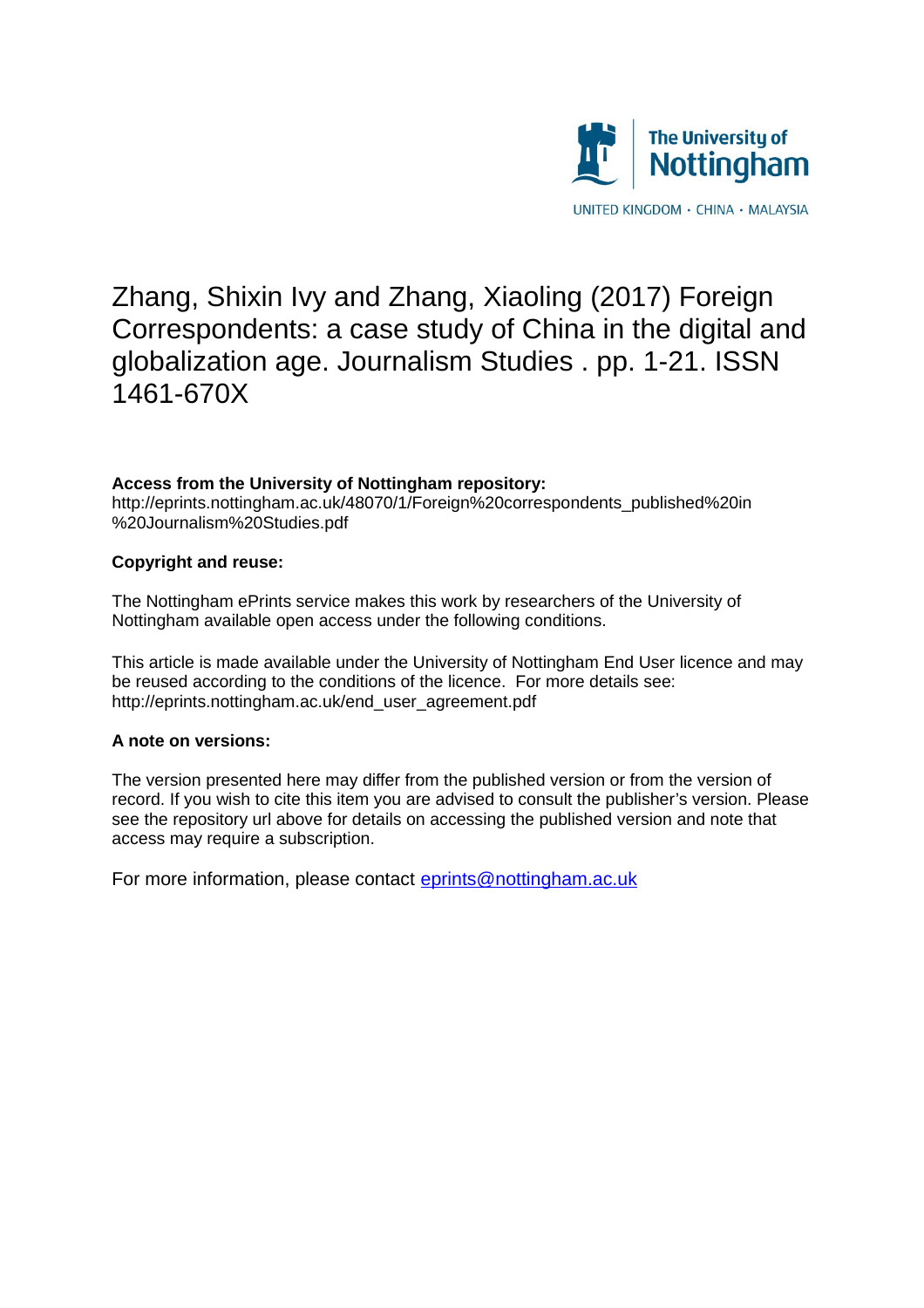# **Foreign Correspondents: A Case Study of China in the Digital and Globalization Age Shixin Ivy Zhang, University of Nottingham Ningbo China Xiaolinng Zhang, University of Nottingham UK**

## **Abstract**

While western foreign correspondence is retreating, Chinese central media and correspondents, bestowed by the government's financial backing for media's role in public diplomacy, are taking the opportunities to expand overseas bureaus, hire experienced local employees, enhance the quantity and quality of international news reporting, use digital technologies in newsgathering and dissemination, and receive western-style trainings. Against this backdrop this paper studies the identities, media cultures and journalistic practices of Chinese foreign correspondents as well as the international news output, mediaaudience and media-foreign policy relationship. In doing so we propose a new theoretical model with six levels - (1) journalists' identities; (2) cultures; (3) practices; (4) news output; (5) news dissemination, reception and audiences' interactions, and (6) the impacts of international news coverage. Based on semi-structured interviews with Chinese resident journalists over seven years, we argue that the media-audience and media-foreign policy relationship in China have become more interactive, dynamic and complex.

**Key words:** Foreign correspondents, China, identity, media culture, journalistic practice, audience, foreign policy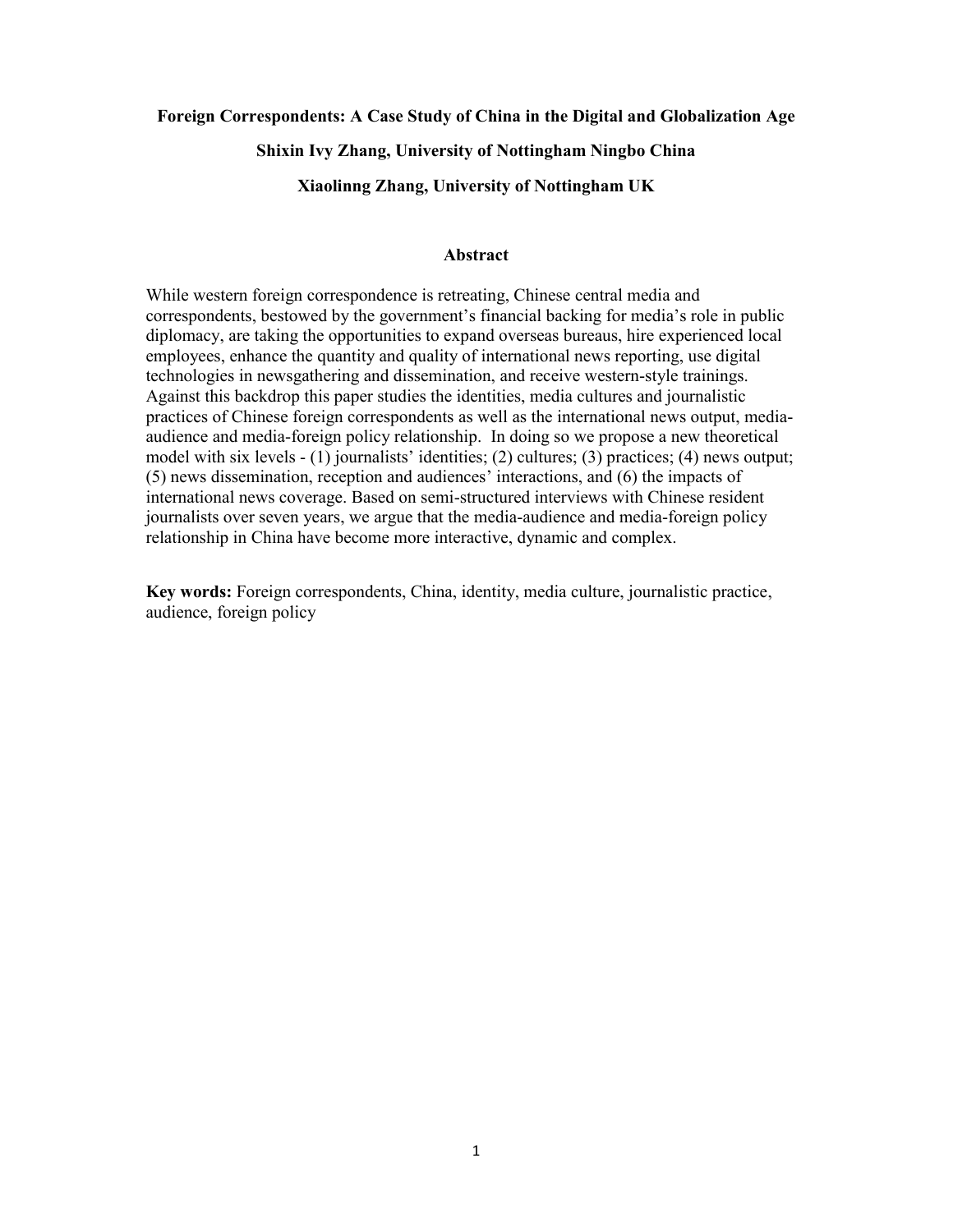### **Introduction**

Foreign correspondence, as a profession closely linked to the unprecedented changes in modern journalism, deserves more attention from media scholars. Foreign correspondents set the international agenda (Willnat and Martin 2012), act as the principal source of information from far-flung lands (Sambrook 2010), and serve a public purpose in bearing witness to major events through eyewitness reporting (ibid). However, studies on foreign correspondence suffer from two limitations.

Firstly, much of the research on foreign correspondents and their work has centered on foreign press corps in and from the EU countries and the USA. It leads to the view that foreign correspondence is in a state of retreat, decline and/or crisis (e.g., Hamilton 2009; Sambrook 2010). It believes that driven by economic pressures, globalization or global interdependence, technological innovations (Hamilton and Jenner 2004; Sambrook 2010) and market demands (Altmeppen 2010; Hess 1996), this downward trend gives rise to the unintended and unwanted consequence -- the news media is unable to uncover evolving crises and provide in-depth and reliable background reporting, which is problematic for conflict prevention (Otto and Meyer 2012). Other scholars challenge this orthodox view. "All of the talk of extinction is, in fact, exaggerated," argue Hamilton and Jenner (2004). They believe what the trends really show is that mass media are unlikely to increase the number of foreign correspondents they send abroad but, instead, will look for cost-saving alternatives such as dispatching parachute foreign correspondents (ibid). Sambrook (2010) also argues that foreign correspondents are by no means redundant. Instead they will be very different from their predecessors and work in very different ways to serve the digital news environment of  $21<sup>st</sup>$  century. He believes eyewitness reporting at the heart of international journalism has been and will remain of crucial importance but in the digital news world it can be achieved in ways different from the traditional. Archetti's study (2013) of foreign correspondents in London goes further in suggesting that foreign correspondence is indeed evolving, but for the better rather than for the worse. They pursue exclusive news angles and deliver fuller values with the use of new communication technologies. In spite of the disagreement, both are West-centered and ignore the changes in developing countries, which will have long-term consequences for the global flow of information and the character of public debate (Sambrook 2010). Take China for an example. In contrast to what is happening to the West, Chinese foreign correspondent networks are undergoing an explosive expansion (ibid). Because of China's "going global" strategy, the government has invested US\$6 billion on state media (or central media) (Zhang 2013). Recipients of this funding include Xinhua News Agency (Xinhua), China Central Television (CCTV), *People's Daily*, China Radio International (CRI) and *China Daily* (Shambaugh 2013, 227). The official websites of the four news outlets show that by June 2016 Xinhua has 180 overseas bureaus; CCTV 63; *People's Daily* 39 , CRI 32, and *China Daily* more than 40. In addition, many of the market-oriented media outlets in China have dispatched abroad reporters, the so-called "parachute correspondents", to cover major international news events in order to sustain and enhance their competitiveness in the domestic market (Zhang 2013).

More importantly, these studies suffer from the lack of an inclusive model that has the power to explain the work and role perceptions which should work in today's changing media environment marked by digitalization and globalization. A more integrative theory of "journalism culture" is much needed (Willnat and Martin 2012).

In filling the identified gaps this paper proposes a new framework in the study of foreign correspondents. It then applies the framework to the case of China. In filling an important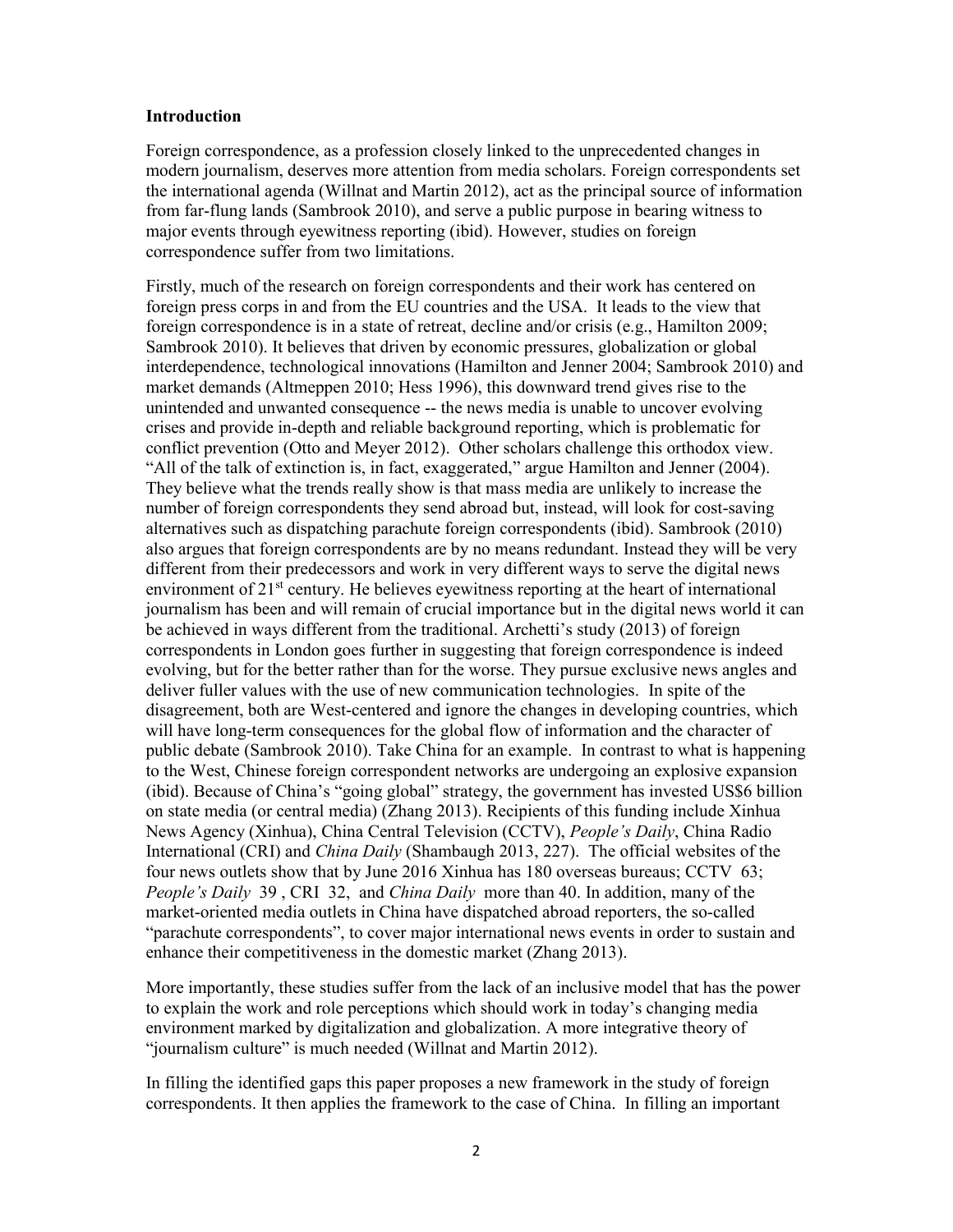missing link in scholarly literature through a new theoretical framework and empirical rigour, we thus address the much understudied question of foreign correspondence in other parts of the world on the one hand and make important steps towards theorisation on the study of foreign correspondents on the other.

# **A new framework to study foreign correspondents**

In building a framework to study the up-to-date status of foreign correspondents, we draw on Stephen Hess's (2005) three questions essential in understanding journalists – who are the correspondents? How do they work? What do they report? As foreign correspondence is understood to influence the world public opinion and the foreign policy making process, we propose to add a fourth dimension: "What are their reports' impacts?" On the basis of these four questions, a new framework is proposed below to study the contemporary foreign correspondents.



Figure 1: A new model to study contemporary foreign correspondents

As Figure 1 indicates, we propose to study foreign correspondents from six levels. On the left side of the diagram, journalists' identities, media cultures and practices are the focuses of study that are meant to answer the questions of "who are they?" and "how do they work?". On the right side, the three focuses are news output, news dissemination, reception and audiences' interactions, and the impacts of international news coverage. They are meant to answer the questions of "what do they report?" and "what are the impacts of their reports?" Below we will discuss each level in more detail.

# *Who are they?*

Correspondents' identities including their demographic profiles, professional backgrounds, motivations and role perceptions are examined to reveal who they are. Only by knowing who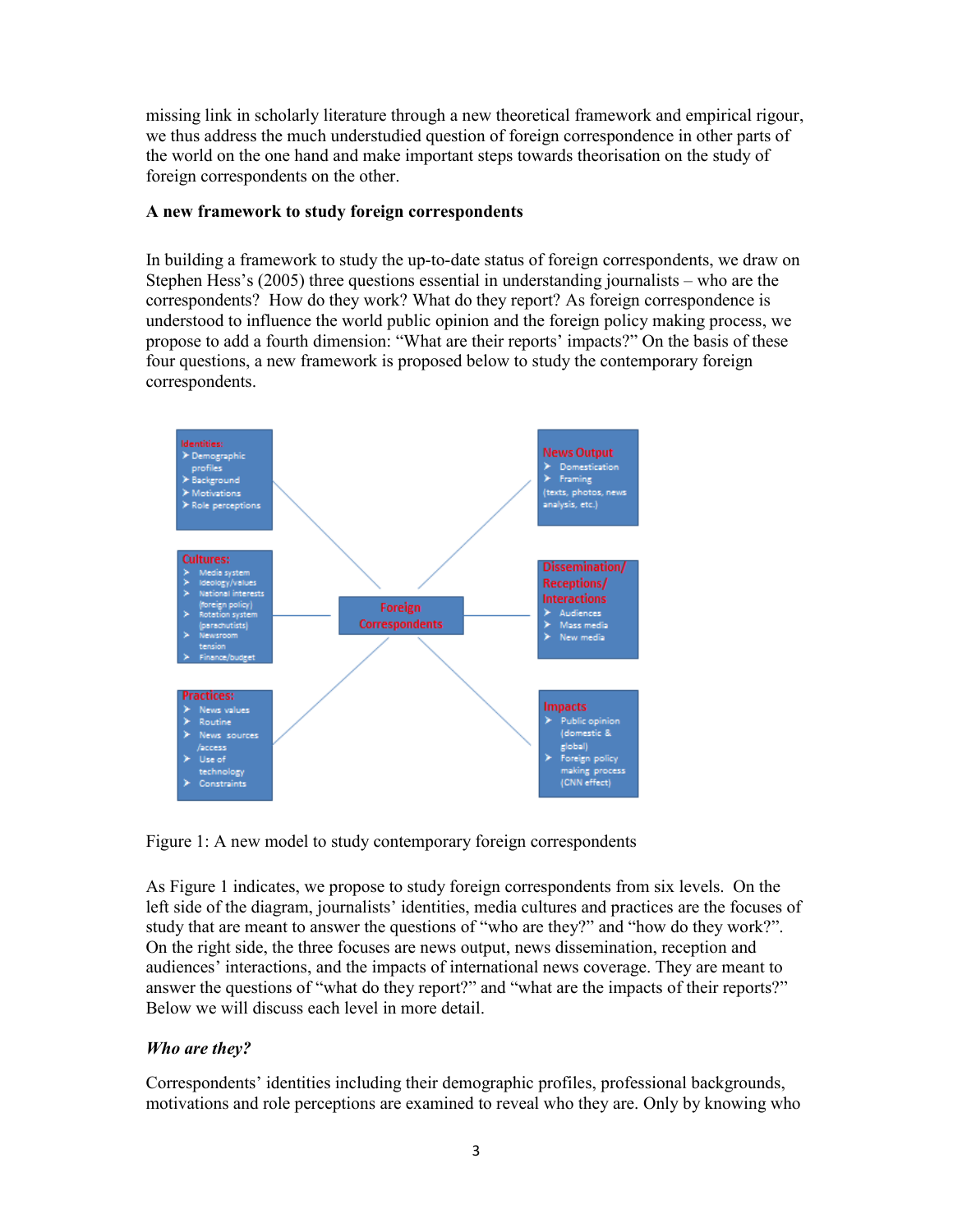they are, what drives them to be a foreign correspondent and how they perceive their roles can we understand their cultures, practices and impacts of their work. This is therefore one of the main areas researchers focus on. For instance, Hess (2005) conducted a comprehensive survey of 439 foreign correspondents in 1999 and found that the number of foreign correspondents in the US increased greatly in the second half of the 20th century. The average foreign correspondent was 42 years old and they had been posted in the US for about four years. Full-time male correspondents outnumbered female correspondents three to one. Archetti (2013) found that foreign correspondents in London are younger people who are working alongside a few veterans. They understand their role as explaining what events in a foreign country actually mean.

## *Cultures*

This level of exploration focuses on the societal, political and organizational values and cultures. Specifically ideology/societal values, national interests/foreign policies, rotation system/parachutists, tensions between headquarters and overseas bureaus, as well as the budget and financing sources are addressed. Examinations of the macro context and media cultures are essential. Willnat and Martin (2012) point out that researchers need to foster a more sophisticated understanding of foreign correspondents' work based on cultural differences in press systems, the media climate as well as political systems and national cultures that influence journalists' roles and reporting methods. Shoemaker and Reese (1996) also include organization level, extra-media level, and ideological level in their influence model to examine factors that affect media content. After all, "when covering international events, media construct the meanings in ways that are compatible with the culture and the dominant ideology of societies they serve" (Gurevitch et al. 1991, 206). Within the news organizations, there is a distinctive culture in foreign correspondence that informs the behavior of all involved – news organizations, staff reporters, and stringers (Hess 1996, 47). The journalistic culture is manifested in the hierarchy of prestige, the patterns of assignments and job changes, management and editorial practices, the personalities the business encourages, and the particular problems the organizations and their personnel face (ibid).

### *Journalistic practices*

Correspondents' news values (news worthiness), routine work (their daily practice), news sources and access to these sources, constraints they encounter, as well as the usage of digital technology are examined at this level. Anthropologist Ulf Hannerz's study (2002) of foreign correspondence examined the everyday practices of correspondents, the constraints, and the leeway for maneuver and initiative and revealed important insights on the classic question of "how to strike the proper balance between structure and agency" (ibid). Archetti (2013) found that the correspondents' everyday practice, in the context of a proliferation of sources, audience segmentation, and opportunities for collaborative and non-linear newsgathering, is variegated and diverse. In addition, communication technology advances not only have an impact on a journalist's everyday routine, but are also creatively appropriated by reporters for newsgathering purposes (ibid).

#### *International news output*

The debate on convergence or divergence of foreign news is still on. Scholars commonly believe foreign news tends to be reported in divergent ways, reflecting the interests and identity of the home nation. But such a statement is challenged by recent studies that argue for global conformity driven by forces such as dominance of a small number of international news agencies, the emergence of a transnational journalistic culture and the hegemony of market liberal thought (Curran et al. 2015). Despite the debate, domestication is an essential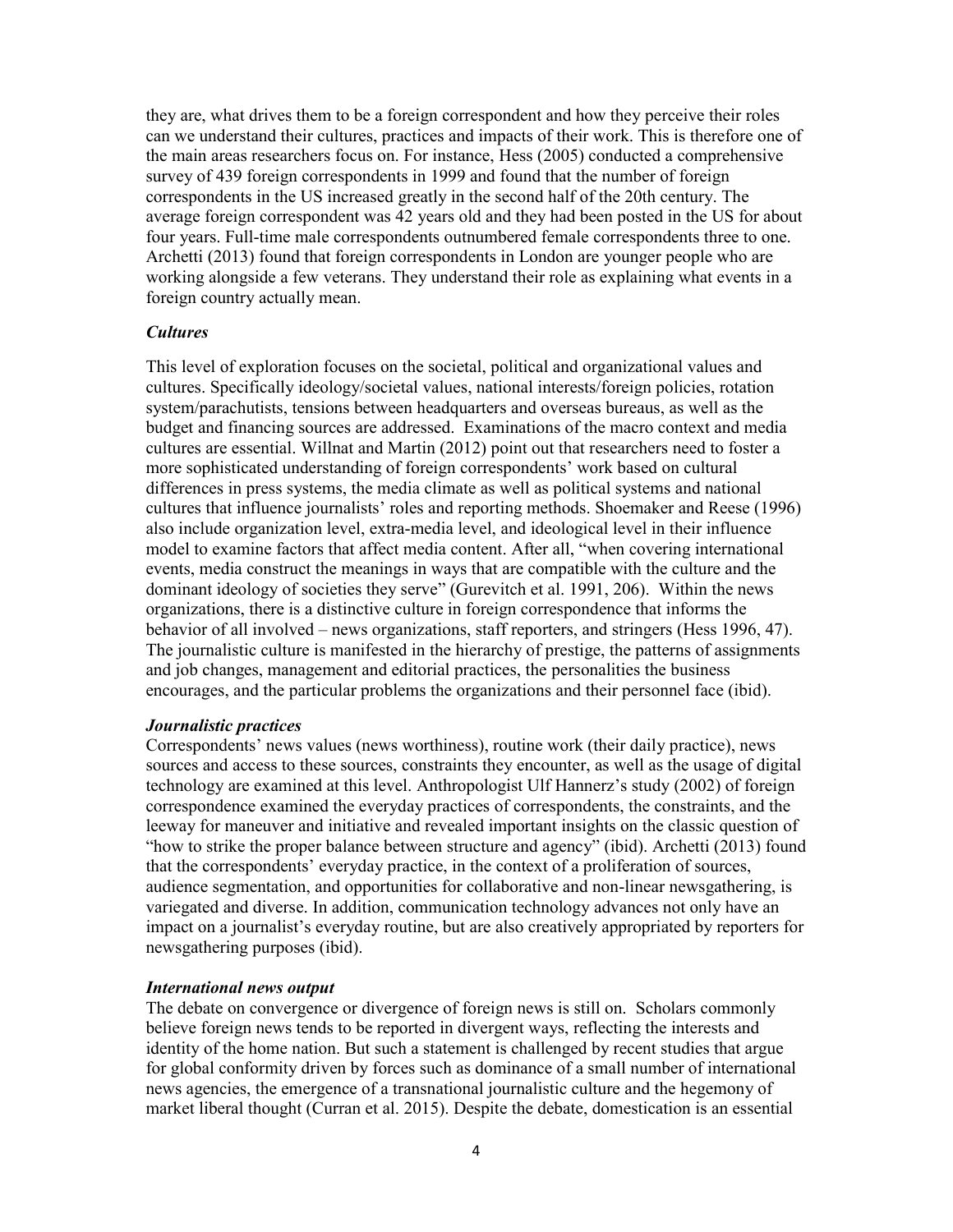process in world news coverage. "Domesticating the foreign" means delivering foreign events in a way comprehensible and relevant to domestic audiences (Gurevitch et al 1991). The process of "domestication" indicates the dichotomies of a tendency featuring both "universal" and "particular", "convergence" and "diversity" aspects. As Biltereyst (2001, 48) argues, "foreign items tend to be marginalized, domesticated, personalized and made relevant" in order to cope with the declining audience's interests and increasing competition. At the micro level, foreign correspondents frame news, i.e. selecting and organizing news texts and photos to convey a story line. Framing and priming information is an inevitable and necessary process (Clausen 2003).

## *News dissemination, reception and audience interactions*

Technological innovations have facilitated the dissemination of international news from diverse sources via multiple platforms – mass media, new media and social media. New media technologies have the potential to "bring brand new, even improved ways, to inform citizens of the world about the world" (Hamilton  $&$  Lawrence 2010). The way foreign news is reported and consumed has been changed (Hamilton  $\&$  Jenner 2004). Audiences have unprecedented access to international news through the Internet and 24-hour news channels but those who rely on online news aggregators may encounter the same news stories from the same dominant media organizations. Only the most engaged and interested consumers of online news will encounter foreign news that is not produced by leading media conglomerates (Willnat and Martin 2012). The role of audience has also changed from being monolithic, generalized and passive in the past to being fragmented and active now. The audience is "far better able to choose and even shape the news" (Hamilton & Jenner 2004).

#### *Impacts*

Previous studies have demonstrated that exposure to foreign news has an impact in setting at least part of the public agenda, and on attitudes and opinions concerning foreign countries (Goodrum, Godo, & Hayter, 2011). In addition, media is a controlling, constraining, intervening or instrumental actor in the policy making process (Gilboa, 2002). The debate surrounding the CNN effect – meaning news, especially visual news, can influence and drive foreign policy that leads to the Western countries' humanitarian interventions – is still on. Supporters argue that media impact is profound and it has transformed foreign policymaking and world politics (e.g. Shaw, 1996). Skeptics suggest that the CNN effect has not changed the media–government interaction and the CNN effect has been exaggerated. But nearly all scholars acknowledge that the media is an actor in international politics.

To conclude, the new model can be used to delineate a comprehensive and up-to-date status of contemporary foreign correspondents and to address related issues and debates today. In the following section, this model will be applied to the case of China to answer the questions below:

Q1: Who are the Chinese foreign correspondents today?

Q2: What are the media cultures that influence Chinese correspondents' work?

Q3: How do the Chinese correspondents cover international news?

Q4: What are the impacts of the Chinese correspondents' news reports?

#### **Methods**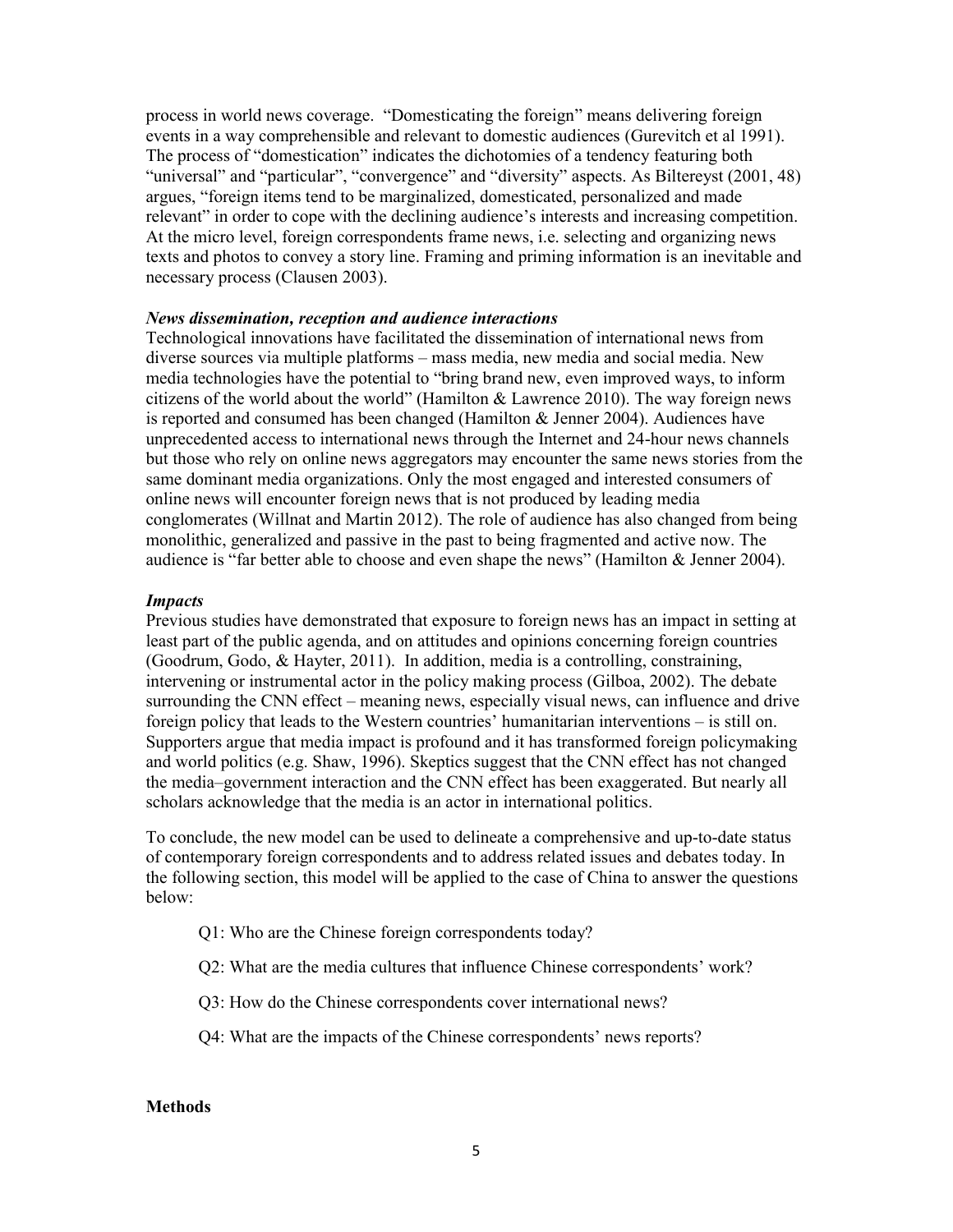Qualitative approach is employed drawing on evaluation of secondary literatures and empirical research based on semi-structured interviews. A total of 17 interviews were conducted with resident correspondents based in the Middle East, Africa and London from 2007 to 2014. The majority of interviewees work at Xinhua and CCTV. All interviews were conducted face to face and each interview lasted an average of one hour. All the interviewees are anonymous. We acknowledge the small number of interviews and thus do not claim a general view about Chinese correspondents. However, we believe that our findings offer a good starting point for further study on Chinese overseas correspondence.

## **Identities**

Regarding Chinese correspondents' demographic profiles, Jiang and Chen (2015) conducted an email-based survey among Chinese foreign correspondents to evaluate the status-quo and effects of Chinese correspondents' participation in China's public diplomacy efforts. Their survey covered the period from the end of November to the mid-December 2014. It yielded 41 valid samples. Respondents include those from Xinhua, CCTV, CRI, *People's Daily*, Zhejiang TV Station and *The Economic Daily*, and *The First Finance Weekly*. More than half of the reporters acted as staff correspondents who had resided in two or more foreign countries. Other details are listed in Table 1 below:

| Gender           | Male        | Proportion | Female        | Proportion    | Male/Female |
|------------------|-------------|------------|---------------|---------------|-------------|
| No. of           | 24          | 59%        | 17            | 41%           | 1.4:1       |
| respondents      |             |            |               |               |             |
| <b>Residence</b> | $1-5$ years | 6-10 years | $>11$ years   |               |             |
| term             |             |            |               |               |             |
| No. of           | 23          | 13         | 5             |               |             |
| respondents      |             |            |               |               |             |
| Journalistic     | $1-5$ years | 6-10 years | $11-15$ years | $16-20$ years | $>21$ years |
| experiences      |             |            |               |               |             |
| No. of           | 2(5%)       | 12(29%)    | 7(17%)        | 16(39%)       | $4(10\%)$   |
| respondents      |             |            |               |               |             |

Table 1: Chinese foreign correspondents' demographic profiles generated from the 2014 survey by Jiang & Chen (2015). (*N*=41)

Table 1 indicates that there are more male correspondents than female correspondents. The majority of correspondents resided in foreign countries for less than 10 years. Most correspondents have journalistic experiences of six to twenty years. However what was absent in this survey were correspondents' age and their education background. The number of respondents (*N*=41) in the survey is also limited.

Demographic profiles of interviewees in this research are indicated in Table 2 below.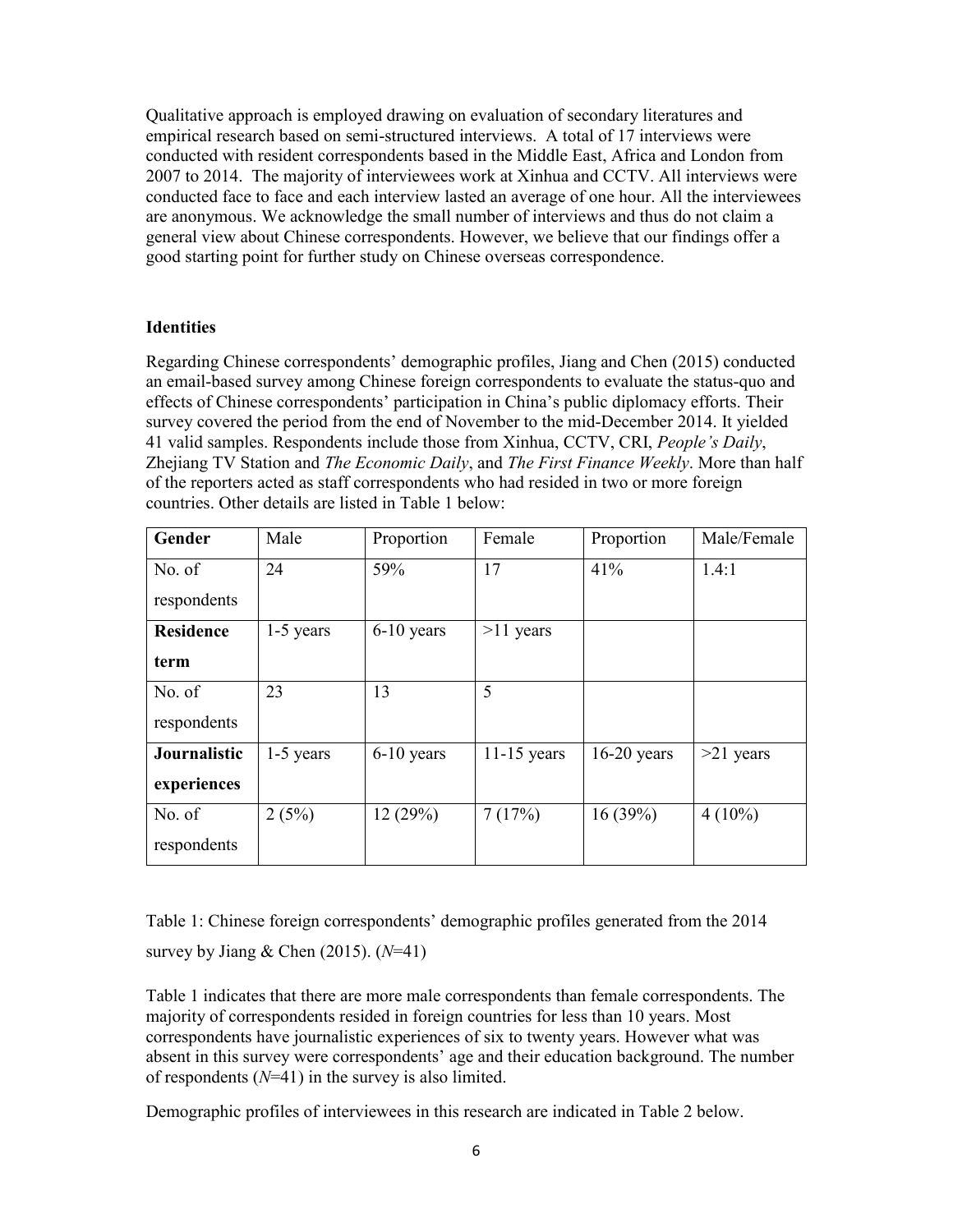| Age              | $25-30$ yrs    | 31-39 yrs old  | $40-49$ yrs    | 50-59 yrs old  | $>60$ yrs old  |
|------------------|----------------|----------------|----------------|----------------|----------------|
|                  | old            |                | old            |                |                |
| No. of           | 3              | 11             | 1              | $\overline{0}$ | $\overline{2}$ |
| respondents      |                |                |                |                |                |
| Gender           | Male           | Proportion     | Female         | Proportion     | M/F            |
| No. of           | 12             | 71%            | 5              | 29%            | 2.4:1          |
| respondents      |                |                |                |                |                |
| <b>Residence</b> | 1-5 years      | $6-10$ years   | $>11$ years    |                |                |
| term             |                |                |                |                |                |
| No. of           | 14             | $\mathbf{1}$   | $\overline{2}$ |                |                |
| respondents      |                |                |                |                |                |
| Journalistic     | $1-5$ years    | $6-10$ years   | $11-15$ years  | $16-20$ years  | $>21$ years    |
| experiences      |                |                |                |                |                |
| No. of           | $\overline{2}$ | $\overline{7}$ | 5              | $\mathbf{1}$   | $\overline{2}$ |
| respondents      |                |                |                |                |                |

Table 2: Chinese foreign correspondents' demographic profiles based on the interviews from 2007 to 2014 (*N*=17)

Table 2 demonstrates some similarities and differences with Table 1. The similarities are that there are more male correspondents than female correspondents. The majority of correspondents resided in foreign countries for less than 10 years (1-5 years in particular in Table 2). Differences lie in the fact that correspondents' journalistic experiences are spreading over the scale ranging from 2 years to more than 20 years. In addition, Table 2 shows that most resident correspondents are young people in their late 20s and 30s. They work alongside with the veterans at some outposts. In terms of educational background, most interviewees have a BA and even a MA degree in journalism or a foreign language, and/or international relations. They have the language facilities and knowledge about the countries they reside in. Most of them grow fond of the culture and people in the country they reside.

Putting the results from Table 1 and Table 2 together, the sketch of a typical Chinese foreign correspondent is a male correspondent in his 30s who has worked in journalism profession for about 10 years. He has resided in foreign countries for about 5 years. He can speak English quite well and he may also have a degree in a second foreign language such as Arabic or a degree in International Relations. The young journalists tend to have a cosmopolitan outlook. This finding coincides with Gagliardone  $\&$  Pál (2016) who find that Chinese correspondents in Africa are a cosmopolitan group who tend to be young, fluent in English, and sometimes foreign-trained. Many are well travelled and display an interest in foreign ways of living but their reporting is not very different from reporting produced by those before them (ibid).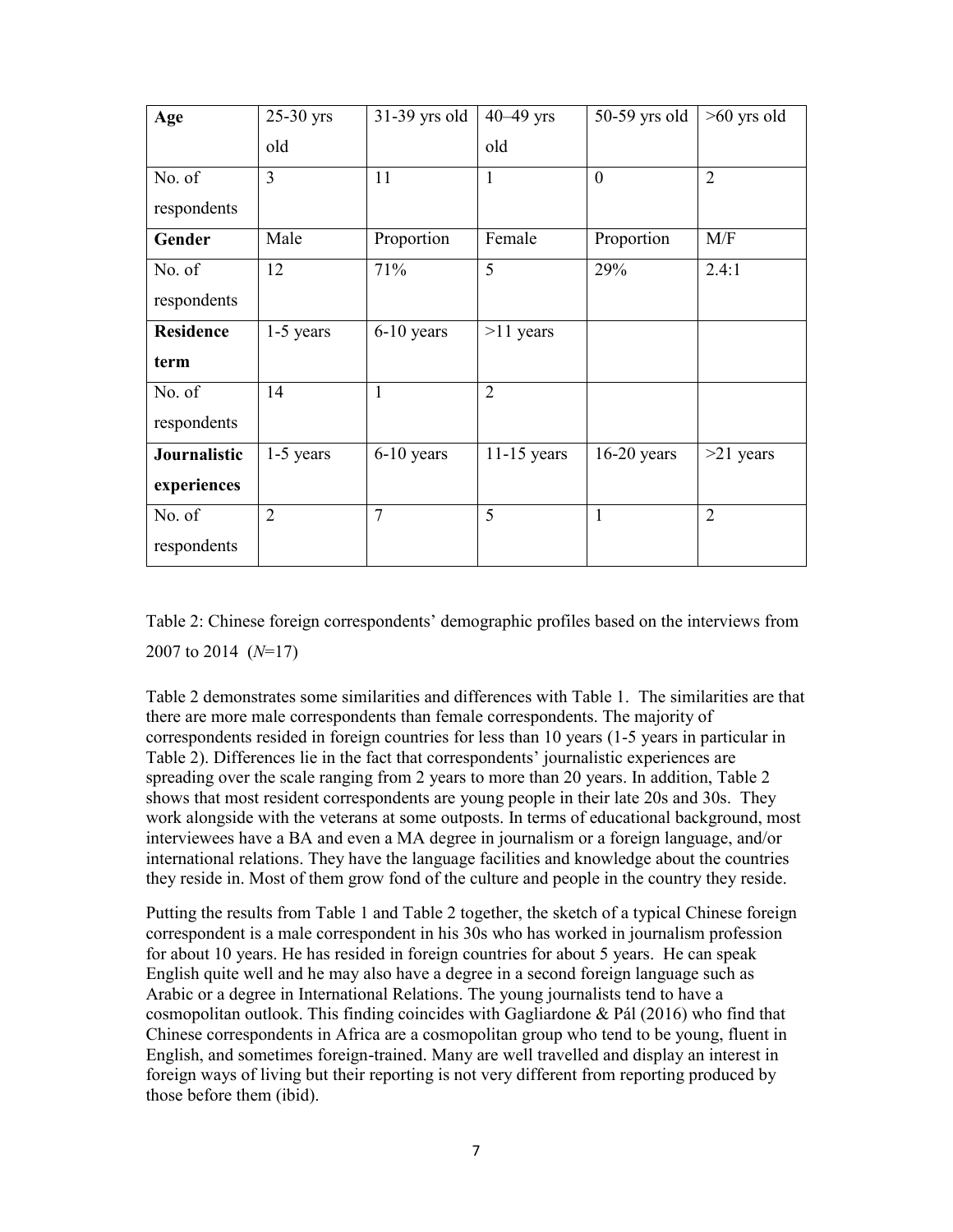What motivates Chinese correspondents to work overseas? For war correspondents, a subcategory of foreign correspondents, Zhang (2013) finds that the motivating forces include curiosity, adventure, fascination with exotic history and culture, life-experience enrichment, fierce market competition, audiences' increasing demands, a sense of duty, and state interests. Further interviews by the authors also show that they consider working overseas an important step in moving upward on their career path. Generally speaking, excitement, the desire to use the language skills, quicker upward mobility in their career and the knowledge of the local culture and history in the host country/region are the main factors that influence the journalists' decision to work as foreign correspondents. For instance, a 27-year-old male correspondent who has worked at Xinhua for 5 years after obtaining his BA degree in Arabic in China explained why he worked at the Israeli-Palestine bureau for two years as below:

"After I joined Xinhua for one year, I was posted to the Middle East General Bureau in Egypt as an editor. My ideal is to be an international news reporter. I volunteered to go to the conflict zones. Thus I was assigned to Gaza. The chief correspondent at the Gaza bureau was a 37-year-old female editor who also studied Arabic. Palestine-Israel was the most well-known conflict zone. I wanted to experience it. (Personal communication, 2014)

Regarding the role perceptions, previous work (Zhang, 2013) and more recent interviews find that Chinese correspondents perceive their complex mix of roles as objective reporter, interpreter, propagandist, diplomat and information gatherer. They downplay the critical and participant roles due to their lack of comprehensive knowledge of the complex situation and China's nonparticipation in overseas conflicts. Jiang & Chen  $(2015)$ 's research finds that 90% correspondents recognize that they play the main role in China's public diplomacy initiatives and explaining a true China to the foreign public. They believe the foreign public has cognitive deviation towards China. For instance, "foreigners believe that China today is still the same as in the 1970s", and that "Uyghur Muslims received unfair treatment". "They ask why Chinese eat dog meat, monkey brains and insects" and "why China dominates South China sea"; and "why China sells fake medicines to Africa". In these cases, the majority of Chinese correspondents would explain what they see as the real situation (ibid).

Jiang & Chen (2015)'s survey also shows that while 37% respondents provided evidences that they participated in the government-level public diplomacy activities, 63% respondents think they have never participated in the government-sponsored public diplomacy activities. Some correspondents even believe it is the government officials' responsibilities to practice public diplomacy and they are "busy with news reporting and have no time to attend to other affairs. The primary task for a correspondent is news reporting". The survey demonstrates that "the foreign correspondents as a community have different perceptions towards their involvement in the public diplomacy activities" (Jiang & Chen, 2015).

Working for national level overseas media outlets also means correspondents work for the government to gather local information. While working for CCTV in Europe in 2007, for instance, one interviewee informed the researchers that he would go to Greece to investigate how the Olympic Games was hosted , what lessons were to be learned, etc. They work very closely with the Chinese Embassies in the resident countries for information gathering.

Hence it is fair to say that Chinese foreign correspondents partly perceive their roles as objective reporter, which is no different from their western counterparts. What makes Chinese correspondents distinctive is that they also play the roles of propagandist,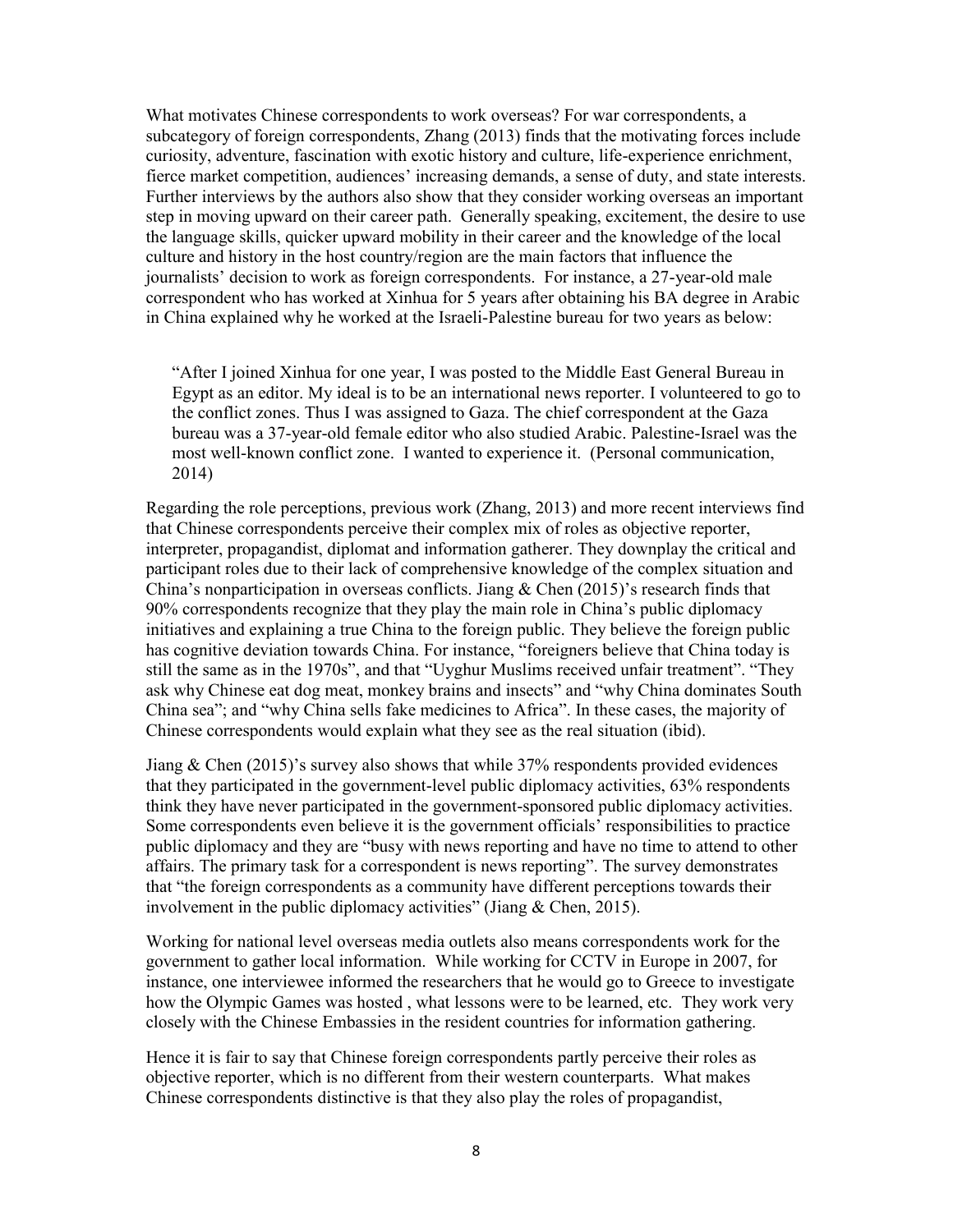information gatherer and (cultural) diplomat by propagating and explaining China's domestic and foreign policies as well as participating in China's public diplomacy activities and promoting understanding about China among the foreign public.

## **Cultures**

In this section, both the macro-level media cultures including media system, ideology and national interests (foreign policy) and the meso-level newsroom cultures including rotation system, newsroom tensions and finance will be addressed.

All media organizations in China were state organs until the reform period started in the late 1970s and gathered momentum in early 1990s (Hadland & Zhang, 2012). Since the late 1980s, Chinese media have undergone commercialization, globalization and professionalization processes. Institutionally journalism reform involves "the introduction of market forces into news operations without a fundamental change in the communist political system" (Pan 2000). Journalists play the dual roles of propaganda and profit-making. On one hand, they are professionals, as reflected by the required training and the criteria for professional excellence. On the other, they are "party propagandists" and required to toe the party line. The Chinese media have undergone transformations from being a state propagandistic vehicle only to also "serving the interests of the global as well as the local audiences"; and from a state-owned media institution to "a media of capitalistic body with socialist characteristics". (Wu & Ng, 2011)

In terms of ideology and values, Pan (2000) states that the center of China's party-press system is constituted by the "central value system" of communist ideology and the apparatus that enforces it. After the reform and opening up policy was established in the late 1970s, the Chinese government continued to immerse itself in the ideology of the Cold War, even after the collapse of the Soviet Union (Zhang 2012). Since the outbreak of SARS (Severe Acute Respiratory Syndrome) in 2003, the Chinese government recognised the importance of information transparency in effective governance and image building, hence it changed from the anti-capitalism and anti-imperialism rhetoric to that of "mutual benefits", "cooperation" and "joint efforts" when speaking to foreign media (ibid). In October 2009, former President Hu Jintao delivered a speech at the World Media Summit in Beijing emphasising "Asian Values" of social harmony, partnership, concern for welfare over rights and respect for authority (Sambrook 2010). There is a continuing clash between Asian values and Western values. Where the Asian media is a project of the state and largely expected to promote social stability, Western media is expected to hold power to account. Human and civil rights simply do not hold the same position in Chinese culture or media as they do in the West (ibid).

Chinese foreign correspondents have the tradition of playing a diplomatic role and fulfilling the mission of serving the national interests. Even today, "the news media in China are instruments of the government and foreign news are an extension of its foreign policy" (Lin, Lo, & Wang, 2011). Zhang (2013) also argues that upholding China's state interests overseas is justified and highlighted in journalists' news coverage even though it leads to news bias. So what are exactly China's national interests? And what are the major changes in China's foreign policies in recent years?

China's relationship with other countries would no longer be decided by ideology (socialism/capitalism), but rather by national interests (Chen 2005). In recent years, the concept of "national interests" in China has expanded from security (domestic and external) interests to include "development interests" (Zhang 2015) and "individual Chinese citizens'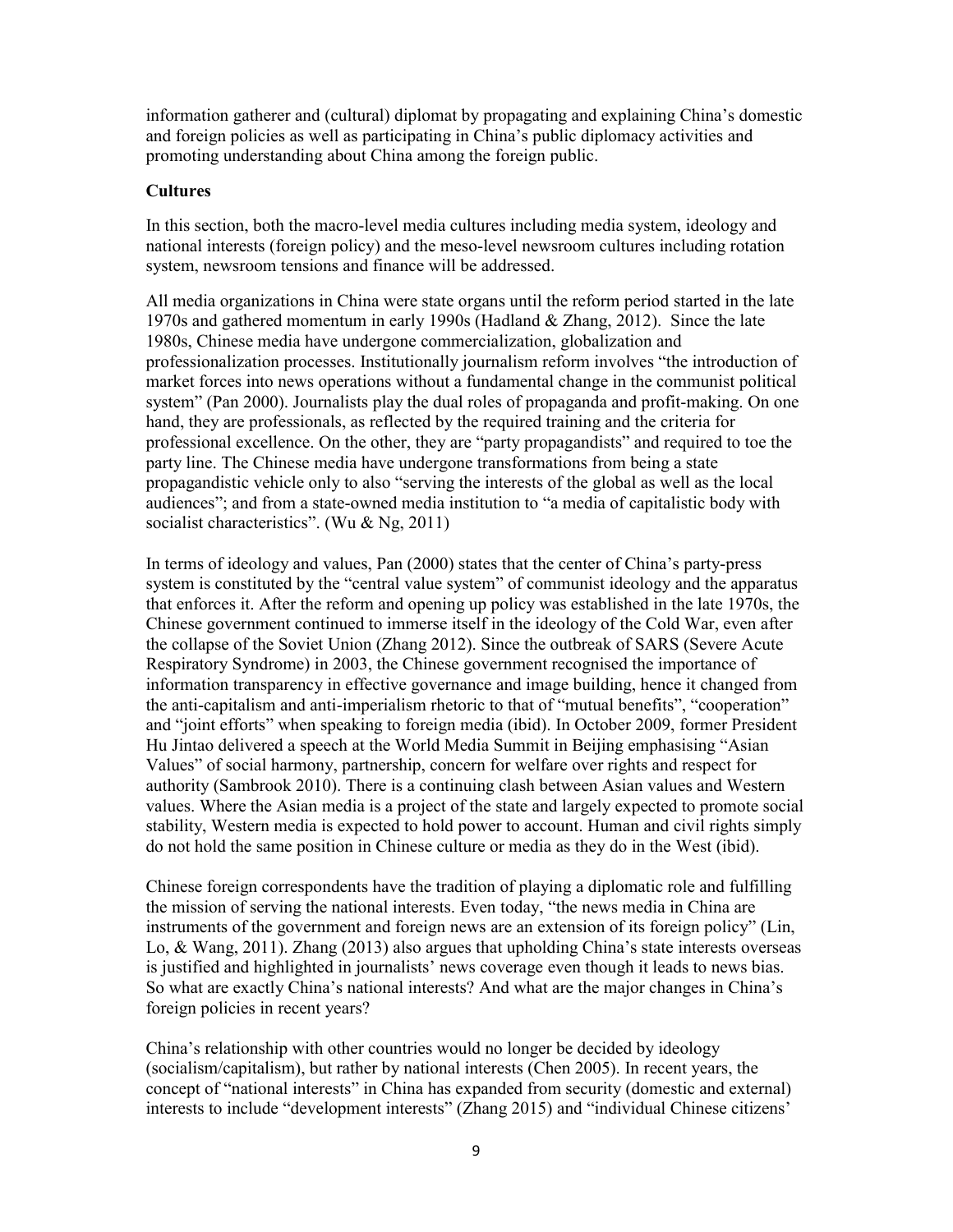interests" (Chen 2005). According to China's 2011 Peaceful Development White Paper, China's core national interests are defined as "state sovereignty, national security, territorial integrity and national reunification, China's political system established by the Constitution and overall social stability, and the basic safeguards for ensuring sustainable economic and social development" (Chen 2005). After Xi Jinping came to power in late 2012, China's foreign policy has entered a new phase of "peaceful rise 2.0" featuring a more purposeful and assertive pursuit of China's national interests whilst seeking to maintain a peaceful external environment. As Chinese Foreign Minister Wang Yi claimed, safeguarding "offshore China", China's growing overseas economic presence that forms an important part of Chinese national interests, is becoming a core task of China's foreign policy. In addition, Chinese government has placed a greater emphasis on the promotion of the overseas interests of individual Chinese citizens. It has developed a new doctrine, the so-called "human-based diplomacy" (人本外交), to protect Chinese citizens' rights and interests abroad (ibid).

For Chinese correspondents, their main job is to uphold China's state interests and keep their news reporting in line with China's foreign policy. China's Ministry of Foreign Affairs hold regular press conference each week and informs media organisations of the "publicity guidelines" (宣传口径) on major international events. Such guidelines or principles are embedded in the official media's editorial policies and implemented via censorship and selfcensorship.

"It is clear that no matter which organisation you work for, a western or eastern media, Chinese or American media, you are under the influence of the foreign policy of the home country. The difference lies in the extension of the impact. It affects the way we write. There are some things we don't dare to write about." (Personal communication, 2014)

Regarding the newsroom culture, the rotation system might be one of the most distinctive features of foreign correspondence. For staff or resident correspondents, the rotation system is intended to "avoid an excessive familiarity with the host culture, which might lead to a shift in the correspondent's perception of news values" (Palmer & Fontan 2007). However, in reality, journalists cannot avoid forming emotional bond with the host culture and people. One interviewee from CCTV published a book on the customs and practices in the country he just left after five years; one female Xinhua journalist, who spent three years in Africa, shared her fond memories with the researchers. Another one also expressed her wish to extend her work period if her application could be granted. In China, most central state media outlets implement the rotation system. Chinese journalists were assigned to a foreign bureau for two to four years based on their personal willingness/preference, language ability and the demands of the overseas bureaus. Experienced journalists are usually based in a foreign bureau for much longer. For instance, one of our interviewees was a resident correspondent in Israel twice for a total of 11 years, four years at one time and seven years at another time. Another interviewee worked in Syria three times for 12 years, about four years at a time. Small bureaus are usually staffed with one or two correspondents (occasionally a married couple).

Normally based in the capital cities, Chinese correspondents maintain good relationship with the government of the host country and they receive protections from the military and the government. They have developed a personal network of contacts and they are good at writing in-depth news analysis. Since 2008, state media's foreign bureaus, Xinhua in particular, increasingly hire local media workers, fixers and stringers to assist the resident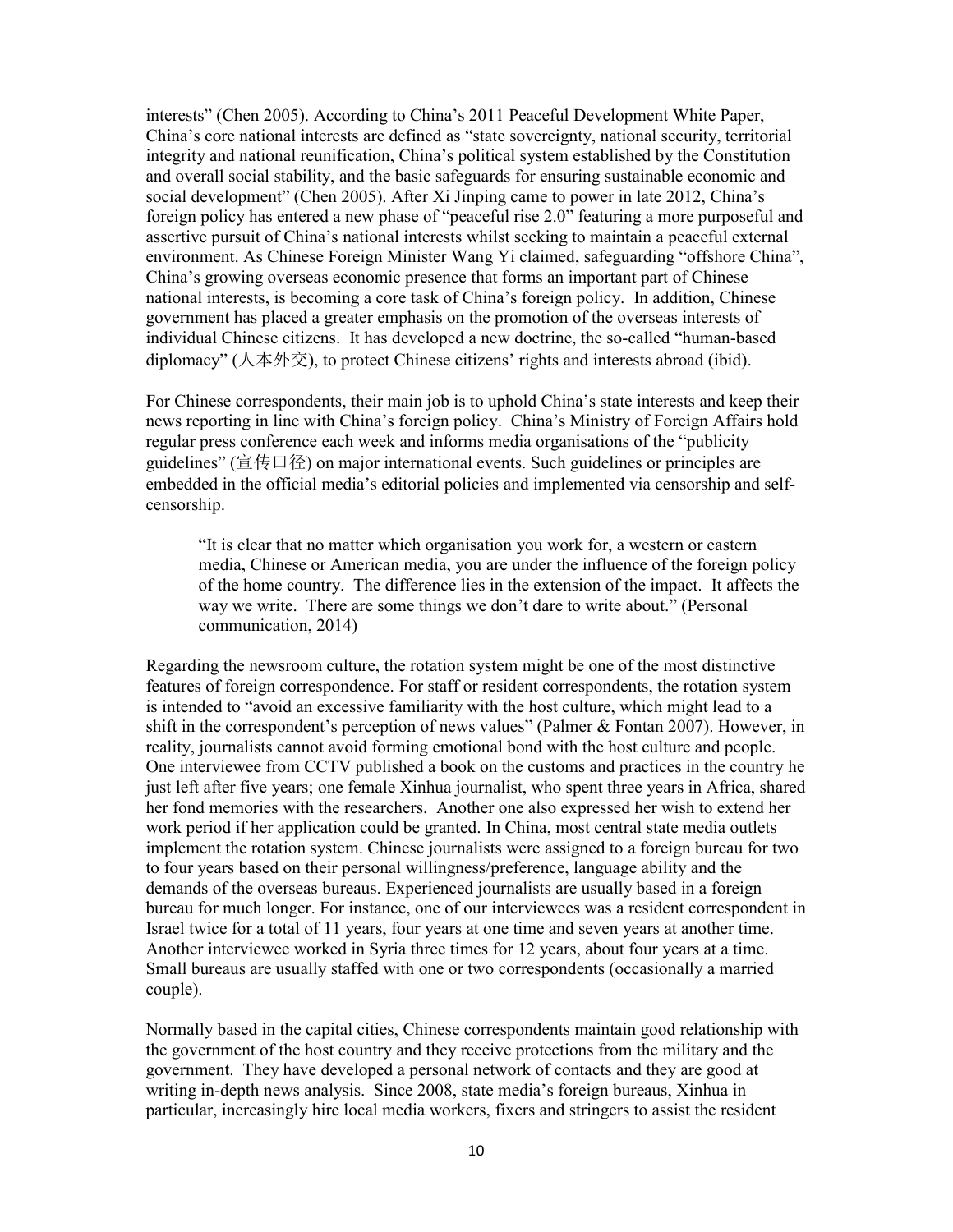correspondents and to enhance the quality and quantity of news reporting. The local employees, defined as "proxy journalists" and additional relay point in the process of mediated communication (Palmer & Fontan 2007), are able to get news fast and cover news stories in different forms and languages. Some of them are experienced journalists who used to work for other international news agencies such as BBC or CNN. This new practice, as part of the news agencies' institutional reforms and expansion, is facilitated by the availability of financial resources, avoidance of dangers and risks for resident correspondents, and the competition with the Western media outlets.

Within the organizations, many Chinese journalists believe relative freedom from the headquarters are the main advantages of their postings (Gagliardone & Pál 2016). Still conflicts and tensions often occur due to correspondents and editors' different roles. While journalists tend to report what they see and hear on the spot, editors make sure the news copies conform to the editorial policies. For instance, a journalist claims:

"I write as an observer. But editors may edit the articles based on their own thoughts or the instructions they have received from the Central Propaganda Department. Editors have their preferences and implement self-censorship" (ibid).

In the time of clash between frontline reporters and newsroom editors, Zhang (2015) argues that objectivity is a value that Chinese correspondents use to justify their news coverage and their version of the truth.

With Chinese government's financial backing, the big four media (Xinhua, CCTV, *People's Daily, China Daily*) are able to expand their overseas bureau around the world, send more journalists overseas, hire local employees and equip the bureaus and correspondents with advanced devices and technologies (Zhang, Wasserman & Mano 2016). Journalists start to call for institutional reforms. One interviewee from Xinhua said, "In fact, what we need to change is the administrative management. It should be flexible. Currently everything, however small, goes to the leaders of the Agency." (Personal communication, 2014) Yet the government's allocation of US\$6 billion to a few selected central state media looks unfair to other media outlets. "We are all in competition in the market economy," said one correspondent from a central state newspaper. "For print publications, we have to make many more efforts to compete in the market. News competition becomes fierce. In the past, the funding we received (at the branch bureau) was nearly the same as that of Xinhua. Today Xinhua's funding is ten times of ours. They hire many more correspondents, both freelancers and local journalists." (Personal communication, 2014)

#### **Practices**

As for news values in international news reporting, the current literature indicates a mix of positive reporting, focus of social significance, objectivity and balanced reporting. These values are tied with Chinese foreign correspondents' roles, domestic situations, and professionalization. Wu and  $Ng(2011)$  revealed that the Chinese broadcasters no longer avoided news of a negative nature but still a larger percentage of the news events reported by CCTV-4 was positive rather than negative. They argue that Chinese journalists, as the government's nation-building partners, use a harmony-oriented, supportive editorial stance in managing international news to project an image of a peace loving nation (ibid). However Massey and Chang (2002) pointed out that Asian journalists tended to report positively on their home events but primarily use negative reporting in their coverage of international news events. Through examining Chinese correspondents in Africa, Gagliardone & Pál (2016)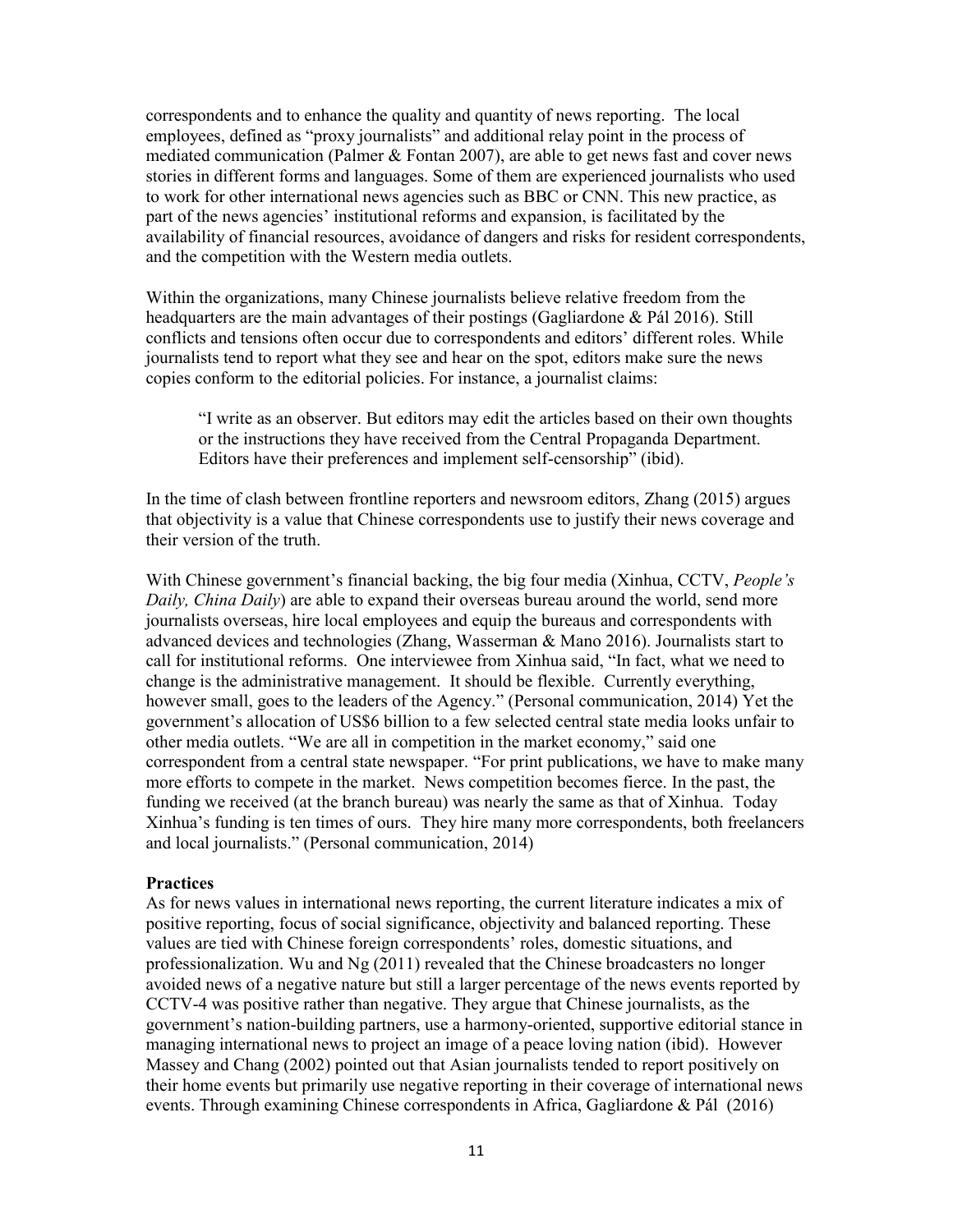argue that the idea of positive reporting and China angle have been touted as distinctive of Chinese media but it has appeared difficult to operationalize. The coverage of conflicts and crises pursued by Chinese media in Africa does not seem to differ from that of their Western competitors. Based on her analysis of CCTV's "Africa Live" and "Faces of Africa", Zhang (2013) also argued that while "African News" does not follow the usual practice of prioritising positive reporting, the documentaries of "Africa Live" about African fashion and inspiring stories of support, sharing and love, not only effectively balance out the unusually negative reports on Africa in the news programme but also give a social and cultural perspective to the African narrative.

Rather than focusing on the positive/negative dichotomy, Zhang, Shoemaker and Wang (2013) compared the news values of the USA and China in the coverage of international terrorism and found that Chinese journalists put more emphasis on perceptions of events' social significance (political, social and pubic) than their American counterparts. They argued that Chinese newspapers cover fewer international terrorism events and domesticate terrorism-related news due to Chinese media's lack of an extensive network of foreign correspondents overseas, emphasis of unity in Chinese culture, and China's domestic ethnic tensions (ibid). For Chinese war reporting, Liang (2011) finds that in the Iraq War, Chinese news media such as CCTV international channel have changed their news format and applied news values such as "balanced reporting". Zhang (2015) develops a term of Chinese-style pragmatic objectivity to mean that Chinese war correspondents use objectivity as a pragmatic value and a practical ritual to practice war journalism that does not involve China.

As for the work routine, the acceleration of the news cycle and the arrival of digital technology started to challenge the routines and exclusivity of international reporting (Sambrook 2010). China is not an exception. Liang (2011) finds that CCTV introduced innovations in the coverage of Iraq War. Live studio interviews and the use of satellite transmission were adopted and routinized driven by competition, political environment and leadership. Zhang (2013) finds that digital technology influences Chinese correspondents in the war zones as they use micro-blogging in their daily routine and production processes, satellite phones and Google Earth as new reporting tools, as well as multi-platform reporting for the purpose of disseminating news to the widest audience and market branding. Meanwhile new media technologies also help overseas bureaus report in line with the centre in Beijing. For instance, CCTV Africa staff members have a daily online meeting and get detailed instructions as to how to report on an event or how to translate a word from Chinese into English (participant observation, 2012).

News sources are particularly important for foreign correspondents that are non-natives without in-depth knowledge of the local society (Cheng  $&$  Lee 2015). Sources that correspondents often access include officials, experts, foreign diplomats, other journalists, members of the public or media sources (Archetti 2013). In China, Lin, Lo & Wang (2011)'s study finds that foreign news was mostly sourced from the head of states as well as other government officials. It is consistent with China's political culture that the top leaders' pronouncements always carry great weight and the roles of non-official, non-governmental, and grassroots voices are very limited. However, this research demonstrates that Chinese foreign correspondents do not solely rely on government officials. Their news sources are diverse ranging from local employees, local media, international media, official channels, to personal friends. For overseas bureaus in different countries or regions, the sources journalists use might be different. One veteran correspondent from Xinhua based in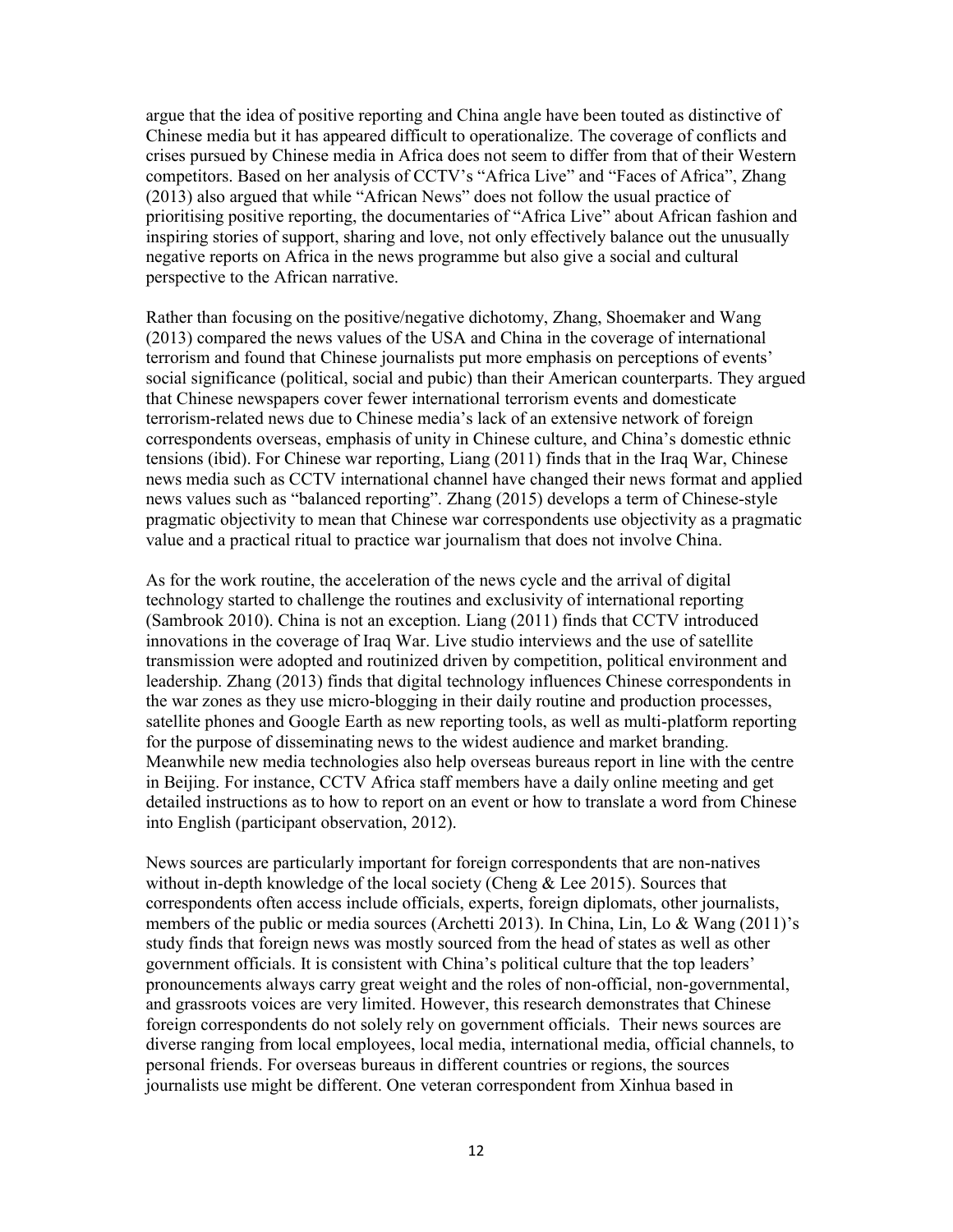Damascus, Syria said his primary sources are local employees and other media. He commented:

"Local employees are very well-informed. They have integrated in the news circle in Syria. They know everything that happens. It is difficult for Chinese people to get into that circle. Beyond that, I have personal friends for daily news reporting. I keep an eye on local media, Syrian News Agency and a few big websites in particular. Xinhua and Syrian News Agency exchange news. Occasionally I read newspapers but I don't use them as sources. Western media including BBC, Reuters, AP, Al-Arabia as well as Al-Jazeera are must-reads." (Personal communication, 2014)

For correspondents based in Israel, official sources and local media are two main news sources. Interviewees claim they would register at the Foreign Correspondents Association and press offices upon their arrival in Israel. These official organizations keep all correspondents updated in Hebrew and English on a daily basis via messaging services. News information from the official channels is extremely useful for journalists who can speak English only. Local media include Israeli radio and army radio, two English-language newspapers (Jerusalem Post and Harrats) and Quds from Palestine. Though the correspondents keep an eye on BBC and CNN, they believe "local media are much faster than the western media." (Personal communication, 2012)

As for constraints, Chinese correspondents have to deal with difficulties shared by foreign correspondents such as cultural barriers, lack of organizational support (Cheng  $& \text{Lee } 2015$ ), home-office politics and national stereotypes (Hess 2005), as well as access to sources. Meanwhile they face particular institutional, organizational and personal obstacles: communicating a clear identity, competing with fast-growing and more professional national media, testing new styles (Gagliardone, & Pál 2016), loosened political constraints (Liang 2011), state foreign policies, military constraints, political orientations and editorial policies of news organizations, editorial procedures (censorship and self-censorship), and journalists' personal experiences and values (see Zhang, 2015 for further discussions).

#### *News output*

Foreign correspondents play a critical role in news domestication process and they bring the relevant news information to the national audiences. Previous studies have addressed the news domestication and news framing of Chinese media in different world media events. Zhang, Shoemaker and Wang (2013) analyze the newspaper articles on terrorism and argue that terrorist events that are of high political significance are likely to translate into media coverage in China. Regarding the news coverage of the Arab Spring uprisings, Du (2016) finds that mainland Chinese media remained neutral toward the uprisings and the news framing emphasize the efforts of the governments to restore social stability. Those involved in the protests were framed as troublemakers. The role of the Internet and social media was rarely mentioned. Such framing is determined by the ideology and press system. Dai and Hyun (2010)'s framing analysis demonstrates that Xinhua domesticated and framed the North Korea nuclear issue by promoting a negotiation principle in solving the conflict. National political interests impact the construction of frames as seen by Xinhua's emphasis on the negative impact of the threat on China-North Korea's former friendship. In another comparative discourse analysis involving China, Hayashi et al (2016) examine news coverage of the opening of 2012 London Olympic Games in five countries and discover divergent framing of the same event in relation to geopolitics and political ideologies. Chinese media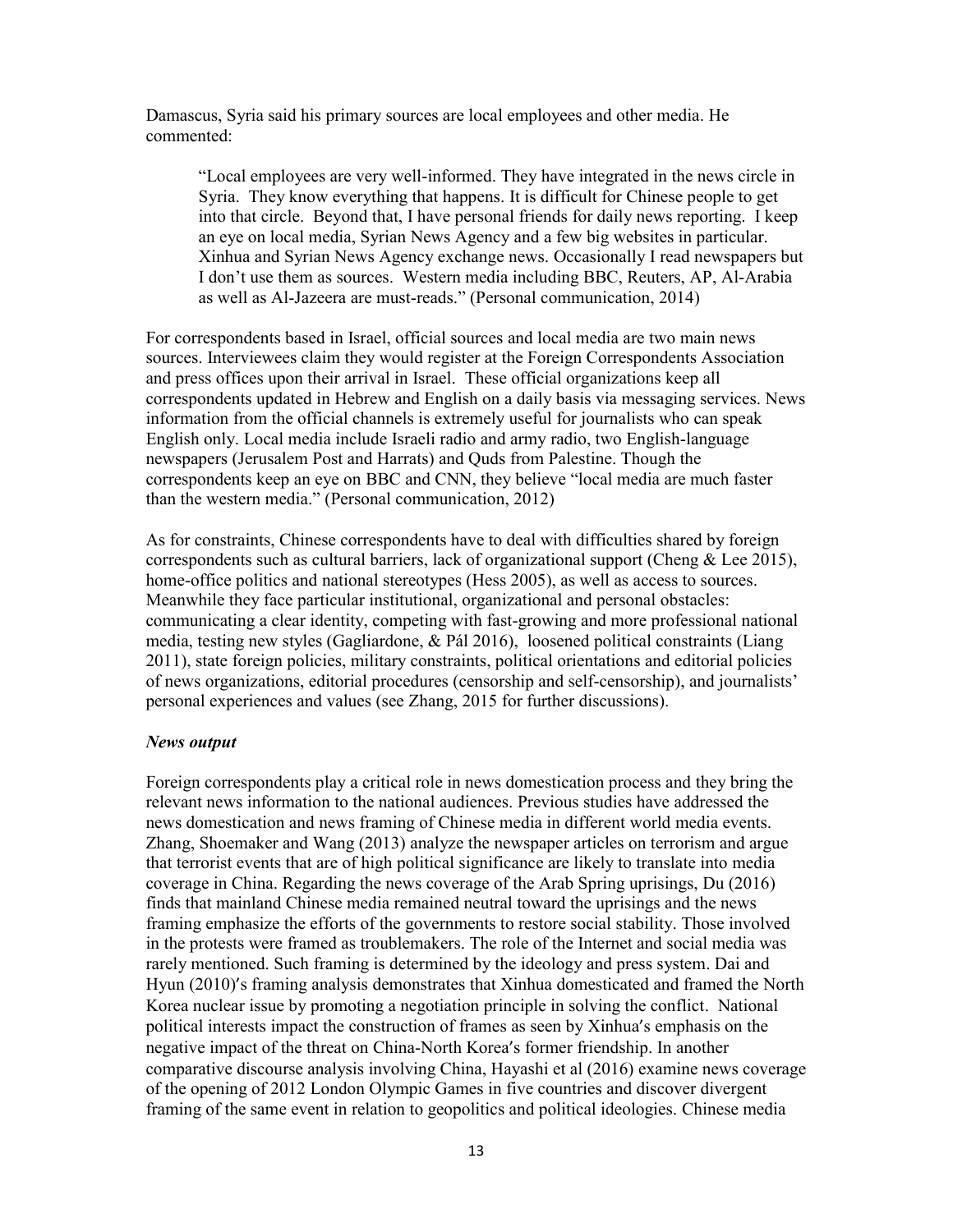presented a negative image of London. The market-oriented Dragon TV was less propagandistic in its reporting, focusing on the events and athletes, whereas CCTV framed the Olympic Opening Ceremony as an opportunity for political diplomacy (Hayashi et al, 2016). Lastly, Zhang (2016) examined the news framing of *People's Daily* and *Global Times* on conflicts in Libya, Syria, Afghanistan, and Palestine-Israel. She concluded that different titles framed the conflicts differently in terms of focus, tone and use of languages. While the central media like *People 's Daily* were more rigid in war reporting, the peripheral media like the *Global Times* were sensational and dramatic. The core ideology seemed to be anti-West in defiance of the hegemony of the US-led Western powers and the bias of the Western media and Al Jazeera.

The afore-mentioned studies indicate that Chinese foreign correspondents and editors domesticate and frame significant news events that occur outside China in a particular way. News domestication and construction of frames are closely tied to China's politics, diplomacy, national interests, ideology, growing power, nationalism and press system, which leads to bias in Chinese media's reporting.

#### *News dissemination, reception and audience interactions*

Empowered by the digital technology, Chinese correspondents use multiple platforms to disseminate news to the widest audience and interact with audiences. Their news reporting 'shapes audience reception and perception as much as it is shaped by them' (Boyd-Barrett 2004: 26). Foreign correspondents need to read media users' reaction socially and politically. After all, how the media conceive of their audience will directly affect their media responsibilities and decision-making strategies (Wang, 2016). Our interviews reveal that Chinese correspondents hold three main attitudes towards the readers/audience and their reactions – responsive, skeptical, and indifferent.

*Responsive.* Some journalists perceive their role as interpreter and they employ subtle tactics to shorten the media-audience distance. One interviewee, while covering Palestine-Israel conflict, said: 'This region (the Middle East) is far away from Chinese readers. Most readers are in a spectator's mindset. They may not be very interested in where an explosion happens or what sets the fire…The most important thing is to explain what happens and what lies behind the conflict in succinct language.' She continues: 'We receive customers' feedback after our news copies are released. The newsroom will contact journalists directly. Some customers, mostly media outlets, think we have the pro-Israel or pro-Palestine tendencies. Their judgement may not be accurate. But customers are the foremost. Customers are God. Given their responses, we will make some adjustment.' (Personal communication, 2012) Another veteran Israel-based journalist works at a national newspaper, which, according to him, targets at government organizations and intellectuals. He embeds meanings in his reports and lets the readers read between the lines and decode the meaning. 'My reports are popular because I use a hidden and subtle writing style to write about something young journalists do not dare to. I present facts only but do not draw any conclusions. When people read it, they would smile and they know what is actually going on.' (Personal communication, 2014). The quotes here suggest a tacit mutual understanding between journalists and readers.

*Skeptical*. Journalists are skeptical about the audience' demands for serious and significant news. A paradox exists between the high culture, high ideal of professional journalists and the perceived low culture, low standards, and low tastes of readers. A paradox also exists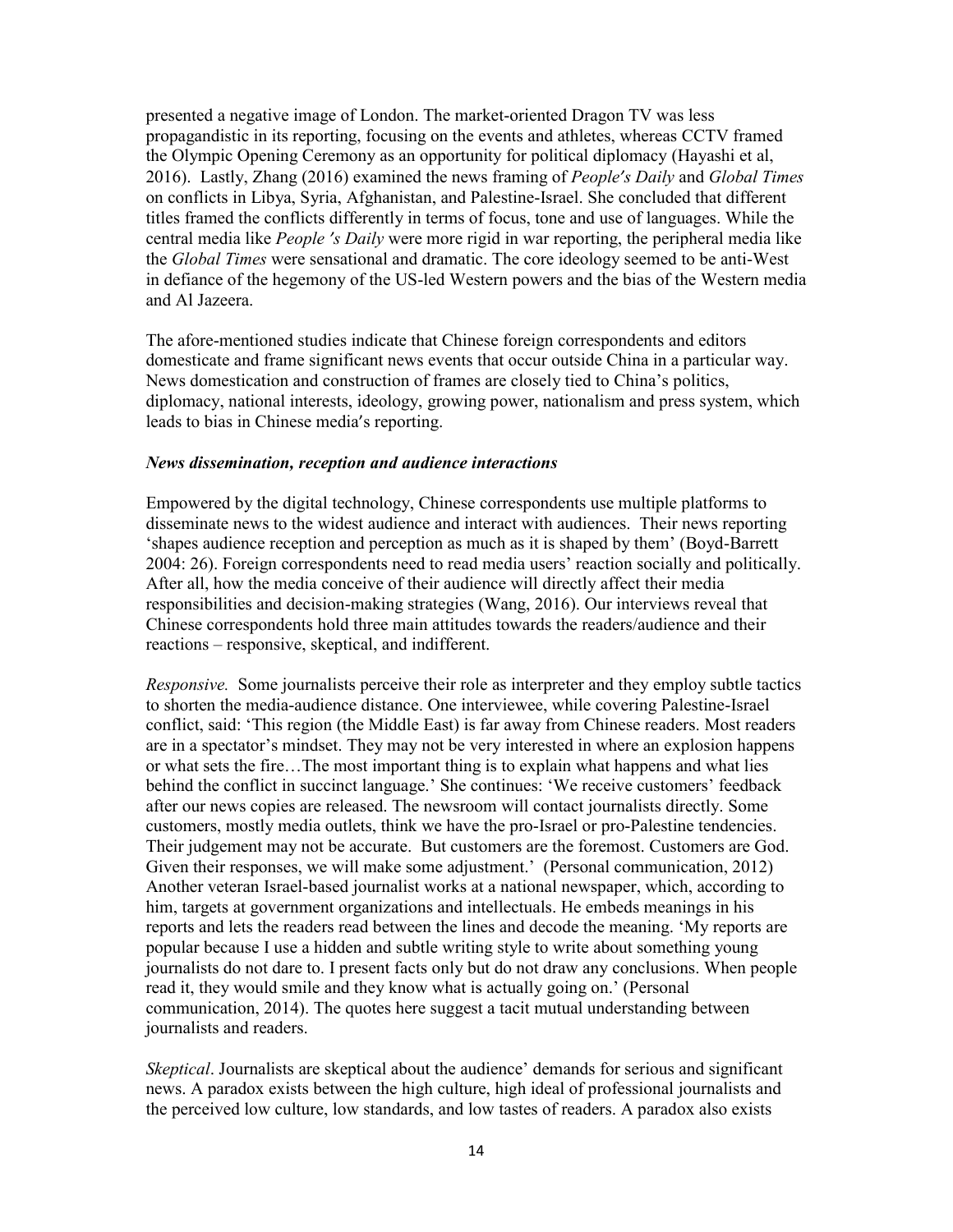between the truth the journalists cover and the truth readers want, recognize, or accept (Zhang, 2016:183). In our interviews, a young journalist said the readers are biased and what he wants to cover and what the readers want to read are different. 'There is a gap between documentary and news. For readers, the war and death become hot topics… The web users left comments on my photos. Their comments are biased. I have tried to do all-round coverage but the photos I take on normal days do not attract readers' attentions. (Personal communication, 2014). Here journalists' skepticism and mistrusts towards audience are evident. According to Guo & Li (2011), since mass media are regarded as official apparatus, the Chinese audience 'approach media content with skepticism and a readiness for critique'. In this sense, both journalists and readers are skeptical of each other and critical towards each other.

*Indifferent.* Some journalists show little interest in the feedback of the audience. The central state media outlets are not market-oriented. They receive strong financial and policy backings from the government. Journalists want nothing but to get their job done. 'We are like hens laying eggs. What people eat has nothing to do with us. People may dislike what I write but that is my job, a tool for me to make a living'. (Zhang, 2016:183). Another interviewee said she had no idea about audience' reactions towards her reports. 'We don't keep in direct contact with the readers or netizens. Our influence is small. I don't pay much attention to other people's comments. I just do my job.' (Personal communication, 2014)

## *Impacts*

Today central state media focus on becoming credible sources of information and opinion about the world, setting agendas rather than merely reacting to those set by the West (Gagliardone & Pál, 2016). The media-foreign policy relationship has become more interactive and symbiotic (Wang & Wang, 2014).

Based on a case study about Sino-Japan relations, Wang  $\&$  Wang (2014) argue that Chinese media, new media and social media in particular, helps shape the agenda for foreign policy makers, narrow down policy options, change the pace of policy-making and implementation, and influence the direction of the final decision. But the government still controls and regulates the reporting on foreign policy issues. Acknowledging the lack of transparency of the Chinese foreign policy-making process and the difficulty of obtaining data to study media–state relations, the two authors draw a tentative conclusion: the media is one of the domestic variables that could impact Chinese foreign policy (ibid).

Our interviews also indicate the power imbalance between media and the foreign policy. On one hand, Chinese correspondents' coverage is indexed to and conforms to China's foreign policies and positions. For instance, interviewees state that their news reporting is under direct influence of China's foreign policy.

'We are not only journalists. We are Chinese in the first place. While doing interviews, we shall show the demeanor as Chinese journalists. Our news coverage in photography and print shall reflect China's foreign policy. We serve China's foreign policy…Regarding the impact of China's foreign policy, we are a Party newspaper. Frontline journalists can write whatever they want. But I am aware of the editorial principles back at home. So when I write, I do not sing a different tune (唱反调) too much.' (Personal communication, 2014)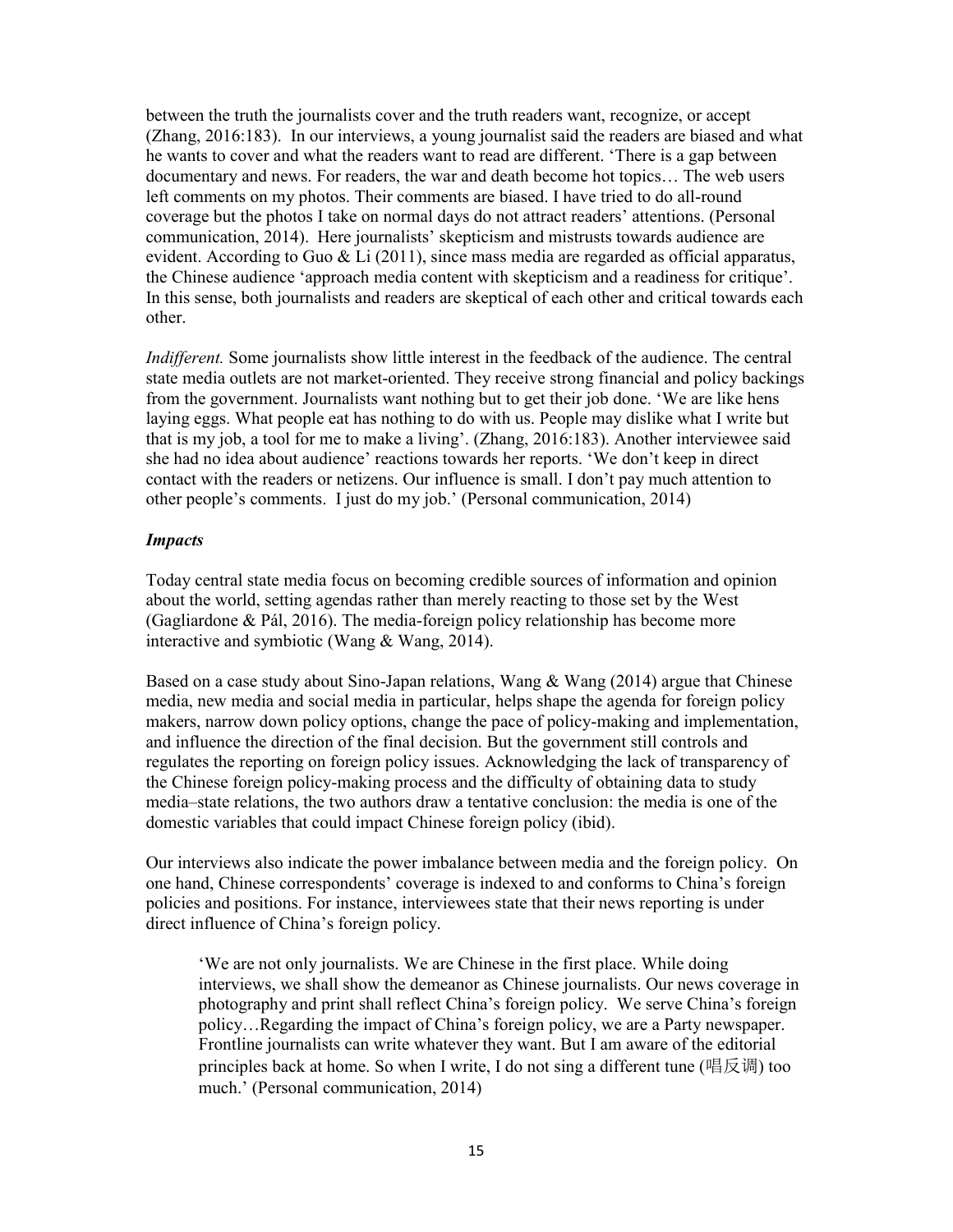'Xinhua News Agency is an official media outlet. Its reporting must conform to the state foreign policy. News reporting is also different from diplomacy.' (Personal communication, 2014)

'Foreign policy is imposed in the post-production process. During the interviews, I can't control or manipulate my interviewees. I have the tendency. For example, in Libya, I give more voices to the officials. I leave it to the editors to control (the news copy). Or when I am writing up, I deliberately elevate or emphasize certain details. It is an issue of balance. I highlight the China perspective through events thus to form a contrast with the West.' (Personal communication, 2014)

On the other hand, Chinese correspondents and news outlets influence China's foreign policy in a more 'hidden, internal, and institutional manner' (Zhang, 2016: 93). Chinese correspondents impact China's foreign policy by the means of internal reference (IR) (内参). IR refers to reports that are not written for mass media but for distribution among state leaders and state departments. Interviewees commented: 'The only way we influence the policy making is that our news reports are included in the internal reference.' 'We often write IR. There is an IR division that puts together the opinions.' 'We all write IR. It is a bit deeper than the public copy.' (Personal communication, 2014)

#### **Conclusion**

Employing the newly proposed framework and in-depth interviews in addition to literature review, we have revealed the identities, media cultures, journalistic practices, news outputs, media-audience relations and media-foreign policy relations in the digitalized and multilateral world. Findings show Chinese correspondents, while sharing many similarities with their western counterparts, keep distinctive features of their own.

At the level of identities, there are more male than female correspondents who are in their 20s and/or 30s. Many of them have resided in foreign countries for about 5 years. They tend to be young, well-educated, fluent in English and probably another foreign language, and have a global and cosmopolitan outlook. A young journalist also has a good chance to work with a veteran at the outpost. They work on assignments at overseas bureaus out of fascination and excitement of the job, considerations for their career path, as well as the duty and ideal of being an international news reporter. Chinese correspondents perceive their roles as a mixture of observer and interpreter (professionally), information gatherer as well as diplomat and public diplomacy facilitator (politically).

Regarding media cultures, with China's journalism reform, news outlets, though state-owned, have transformed from serving the Party solely in the past to serving the Party and the local and global audiences today. The societal ideology and values emphasize social harmony, stability, partnership, and respect for authority. Historically Chinese foreign correspondents had the duty of serving national interests. With China's foreign policy becoming more purposeful and assertive after Xi Jinping came to power in 2012, China's "national interests" has expanded from security to include economic and individual citizens' interests abroad. These interests and foreign policies are what the Chinese journalists uphold in their foreign news reporting. The organisational cultures feature rotation systems and home politics, which are similar to that of the Western media outlets. The difference is that the Chinese state media outlets, the recipients of government's finances as part of the grand outward strategy, replace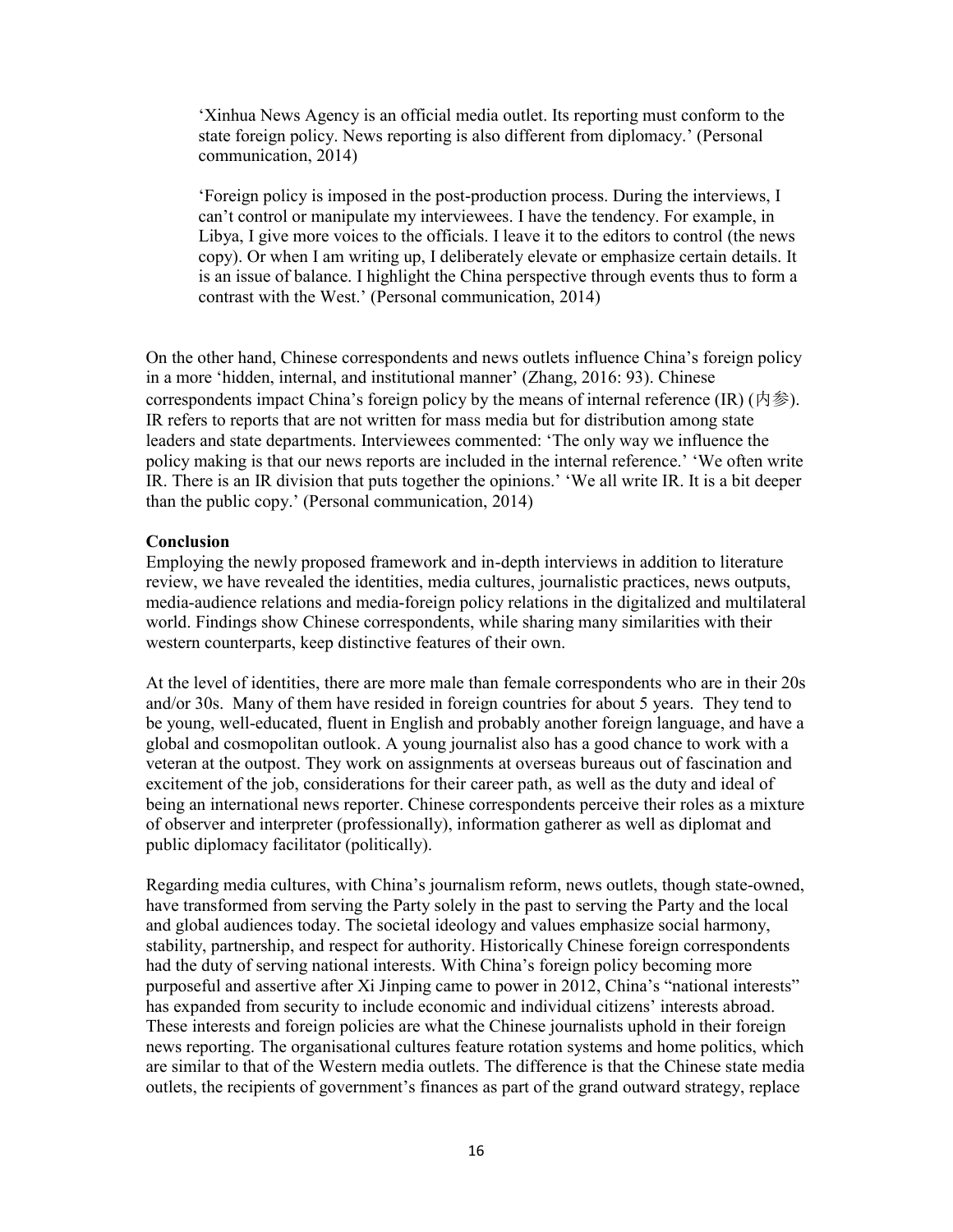the Western media and increasingly hire local employees in a foreign country or region, thus enhancing the quantity and quality of their news reporting.

For journalistic practices, news values for Chinese correspondents range from positive reporting, China angle, focus of social significance, to adherence to the principles of objectivity and balanced reporting. The emphasis of "positivity" and "social significance" coincide with China's dominant ideology and social values of "harmony", "stability" and "unity". Meanwhile existing studies also demonstrate the "negativity", "objectivity" and "balanced reporting" in China's coverage of crisis and conflicts overseas, which is no different from the Western media's reporting. Chinese journalists' work routine, news sources and constraints also share many similarities with their western counterparts. As Pan (2000) observes, Chinese journalists do not differ from their western counterparts in the work routines. What sets them apart are the political and economic factors defining the organizational settings and the macro environment for their activities.

As far as news output is concerned, international news is domesticated and framed in a particular way conforming to China's diplomacy, national interests and press system. Inwardly the news reporting style varies between the central state media and commercialized media. While the central media outlets appear to be rigid in following the official guideline, market-oriented media outlets tend to be less propagandistic and more sensational.

At the level of audience, as Chinese media have shifted their focus from leaders to readers, a new dynamic and dialectical relationship is formed between the media and audience. With the use of digital and social media, Chinese audience tend to choose more soft news rather than hard news and to get involved in agenda setting. However, Chinese foreign correspondents hold mixed attitudes towards the audience, varying form responsiveness, skepticism to indifference. It suggests that journalists from central media and domestic audience may have mutual understanding in certain scenario but in most cases they treat each other with skepticism and mistrust.

Regarding impacts, the media-foreign policy relationship in China has changed from being static and top-down to being interactive and symbiotic but the power imbalance in mediaforeign policy relationship still exists. The state still controls and regulates international news reporting. The new/social media seem to impact foreign policy process openly and publicly whereas mass media, foreign correspondents in particular, influence China's foreign policy in a hidden, internal, and institutional manner.

In conclusion, China's particular press system and media cultures have defined and influenced the perceived roles, news values, news coverage of Chinese foreign correspondents as well as the media-audience and media-foreign policy relationships. The Chinese correspondents are learning from the western correspondents' corps and become more professional. Meanwhile they maintain their own features and complexities. While the western foreign correspondence is retreating, Chinese central media and correspondents, bestowed by the government's financial backing for media's role in public diplomacy, are taking the opportunities to expand overseas bureaus, hire experienced local employees who used to work for western media, enhance the quantity and quality of international news reporting, use digital technologies in newsgathering and dissemination, and receive westernstyle trainings. They all have implications for the Chinese media and correspondents in their confrontation with the challenge of "finding and communicating a clear identity" and "testing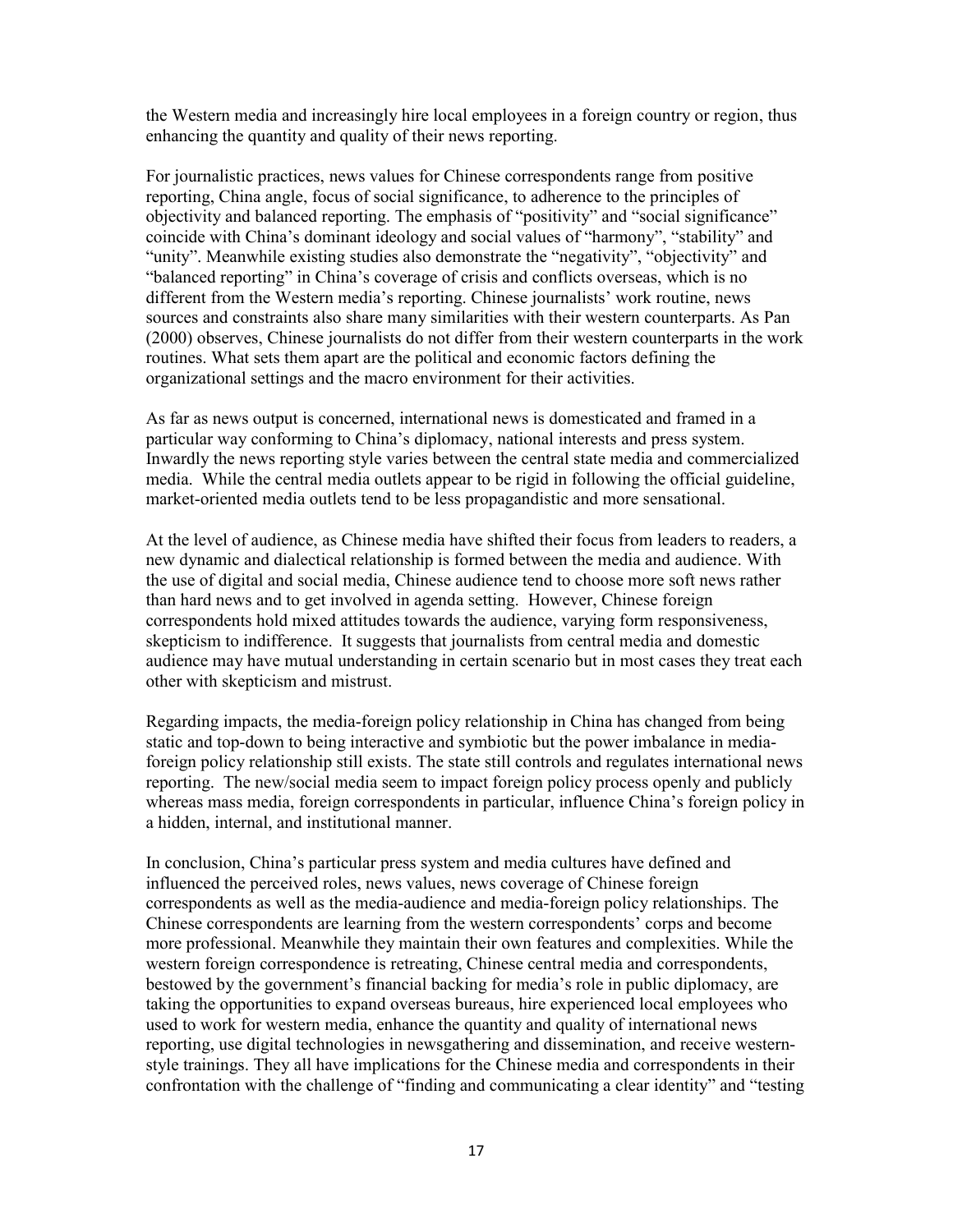new styles" (Gagliardone, & Pál, 2016) as well as building reputation, winning trust and increasing their influence in the contra global news flow.

Future research on foreign correspondents in a cross-cultural context is needed to further test the newly proposed model. A mixture of quantitative and qualitative research methods such as online and offline questionnaire surveys, semi-structured interviews and digital ethnography can also be used. Only with a systematic comparative analysis taking history, culture, practice, news output, media-audience and media-foreign policy into consideration can we truly understand the transformation of global press corps.

## **References**

- Altmeppen, Klaus-Dieter 2010. The gradual disappearance of foreign news on German television. *Journalism Studies* 11(4): 567–576
- Archetti, Cristina. 2013. Journalism in the age of global media: The evolving practices of foreign correspondents in London, *Journalism*, 14(3) 419–436
- Biltereyst, Daniel. 2001. "Global news research and complex citizenship: towards an agenda for research on foreign/international news and audiences", in Hjarvard, Stig ed. *News in a globalized society*, Sweden: Nodicom
- Boyd-Barrett, Oliver. 2004. Understanding the second casualty. In Allan, Stuart & Zelizer, Barbie (Eds.), Reporting war (pp. 25–42). Oxon: Routledge.
- Chen, Zhimin. 2005. Nationalism, Internationalism and Chinese Foreign Policy, *Journal of Contemporary China*, 14:42, 35-53
- Cheng, D. Xiaoxuan, & Lee, Francis. L. F. 2015. Journalist–Source Relations, *Journalism Studies*, 16:6, 850-867
- Clausen, Lisbeth. 2003. Global news production, Copenhagen: Copenhagen Business School Press
- Clausen, Lisbeth. 2004. Localizing the global: 'domestication' processes in international news production, Media Culture & Society, vol. 26 no. 1 25-44

Curran, James. et al. 2015. International news and global integration, *Journalism Studies*, DOI: 10.1080/1461670X.2015.1050056

Dai, Jia & Hyun, Kideuk (2010) Global risk, domestic framing: coverage of the North Korean nuclear test by US, Chinese, and South Korean news agencies, *Asian Journal of Communication*, 20:3, 299-317

Du, Ying Roselyn. 2016. Same Events, Different Stories: Internet Censorship in the Arab Spring Seen From China, *Journalism & Mass Communication Quarterly*, Vol. 93(1) 99–117

Gagliardone, Iginio. & Pál, Nyíri. 2016. Freer but not free enough? Chinese journalists finding their feet in Africa, *Journalism*

Gilboa, Eytan. 2002. Global communication and foreign policy, *Journal of Communication*, 52:4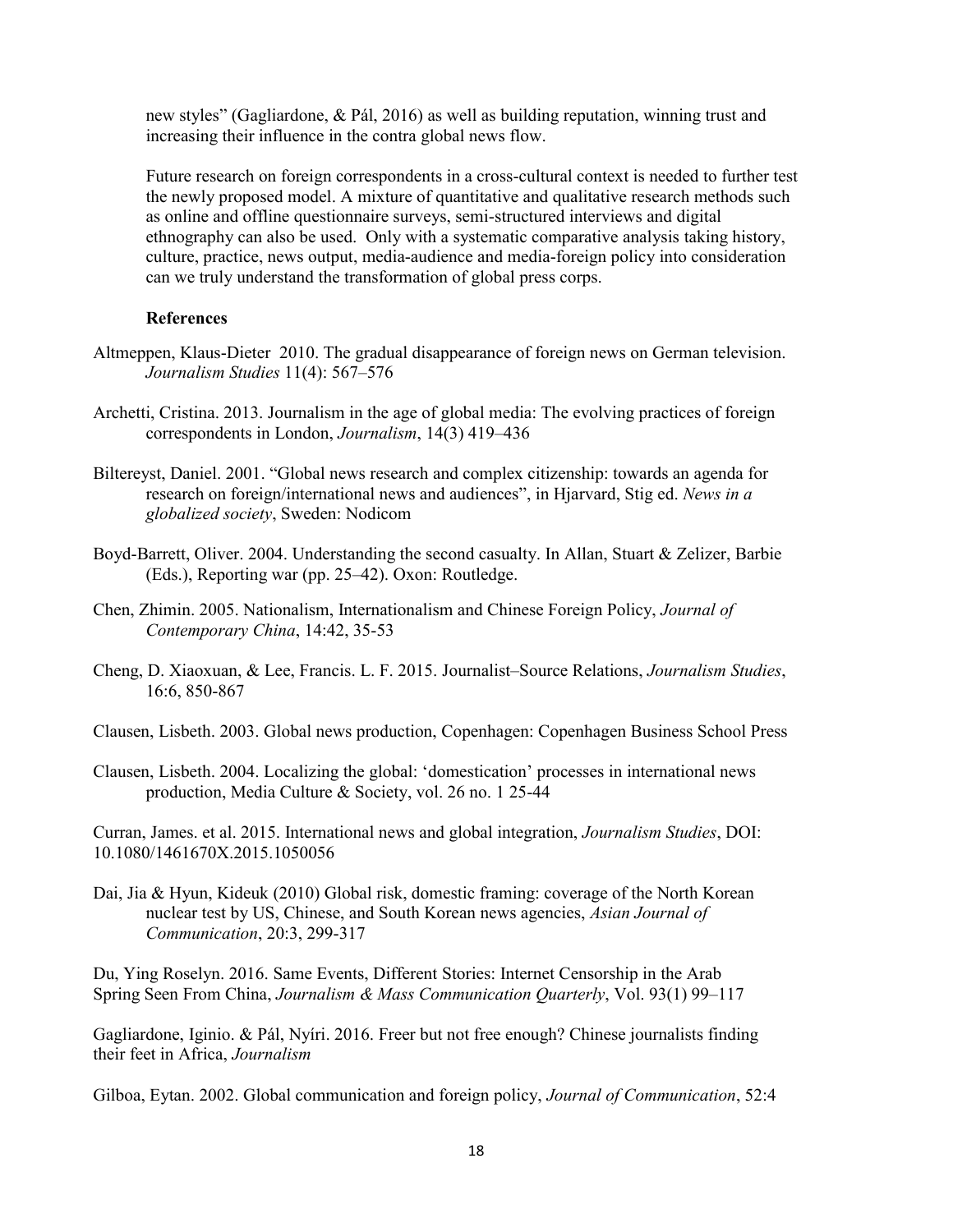- Goodrum, A. Abby, Godo, Elizabeth. & Hayter, Alex. 2011. Canadian media coverage of Chinese news: a cross-platform comparison at the national, local, and hyper-local levels, *Chinese Journal of Communication*, 4:3, 311-330
- Guo, Zhongshi Steve & Li, Lisa (2011) Perceptions of media functions and processing of news: analysis of audience in a Chinese metropolis, *Asian Journal of Communication*, 21:1, 47-68
- Gurevitch, Michael. et al. 1991 "The global newsroom: convergences and diversities in the globalization of television news", in Peter Dahlgren and Colin Sparks, eds., *Communication and citizenship – Journalism and the public sphere*, London: Routledge
- Hadland, Adrian. & Zhang, Shixin. 2012. "The 'Paradox of Commercialization' and its impact on media-state relations in China and South Africa", *Chinese Journal of Communication,* Volume 5, Issue 3, pp.316-335
- Hamilton, John. M. 2009. *Journalism's roving eye: a history of American foreign reporting*. Baton Rouge: Louisiana State University Press.
- Hamilton, John. M. & Jenner, E. 2010. Redefining foreign Correspondence, *Journalism*, Vol. 5(3): 301–321
- Hamilton, John. M. & Lawrence, Regina. G. 2010. Foreign correspondence, Journalism Studies, 11:5, 630-633
- Hannerz, Ulf. 2002. Among the Foreign Correspondents: Reflections on Anthropological Styles and Audiences, Ethnos, 67:1, 57-74
- Hayashi, Kaori, et al.2016. Pride and Prejudice, *Journalism Studies*, 17:8, 935-951
- Hess, Steven. 1996. *International news and foreign correspondents*, Washington DC: The Brookings Institution
- Hess, Steven. 2005. *Through their eyes: Foreign correspondents in the United States*, Washington: Brookings Institution.
- Jiang, Fei. & Chen, Junxia. 2015. Survey report: Chinese foreign correspondents' participation in the public diplomacy activities (调查报告:中国驻外记者参与公共外交活动现状), 27 July, China Shupi Wang (中国皮书网), retrieved from http://www.cssn.cn/dybg/gqdy\_zz/201507/t20150727\_2095969.shtml, on 20 May 2016
- Liang, Limin. 2011. Going live: News innovations amid constraints in the Chinese coverage of the Iraq war. *Journalism*, 13, 450–466.
- Lin, Wan-Ying., Lo, Ven-hwei. & Wang, Tai-Li. 2011. Bias in television foreign news in China, Hong Kong, and Taiwan, *Chinese Journal of Communication*, 4:3, 293-310
- Otto, Florian. & Meyer, Chritoph. O. 2012. Missing the story? Changes in foreign news reporting and their implications for conflict prevention, *Media, War & Conflict* 5(3) 205–221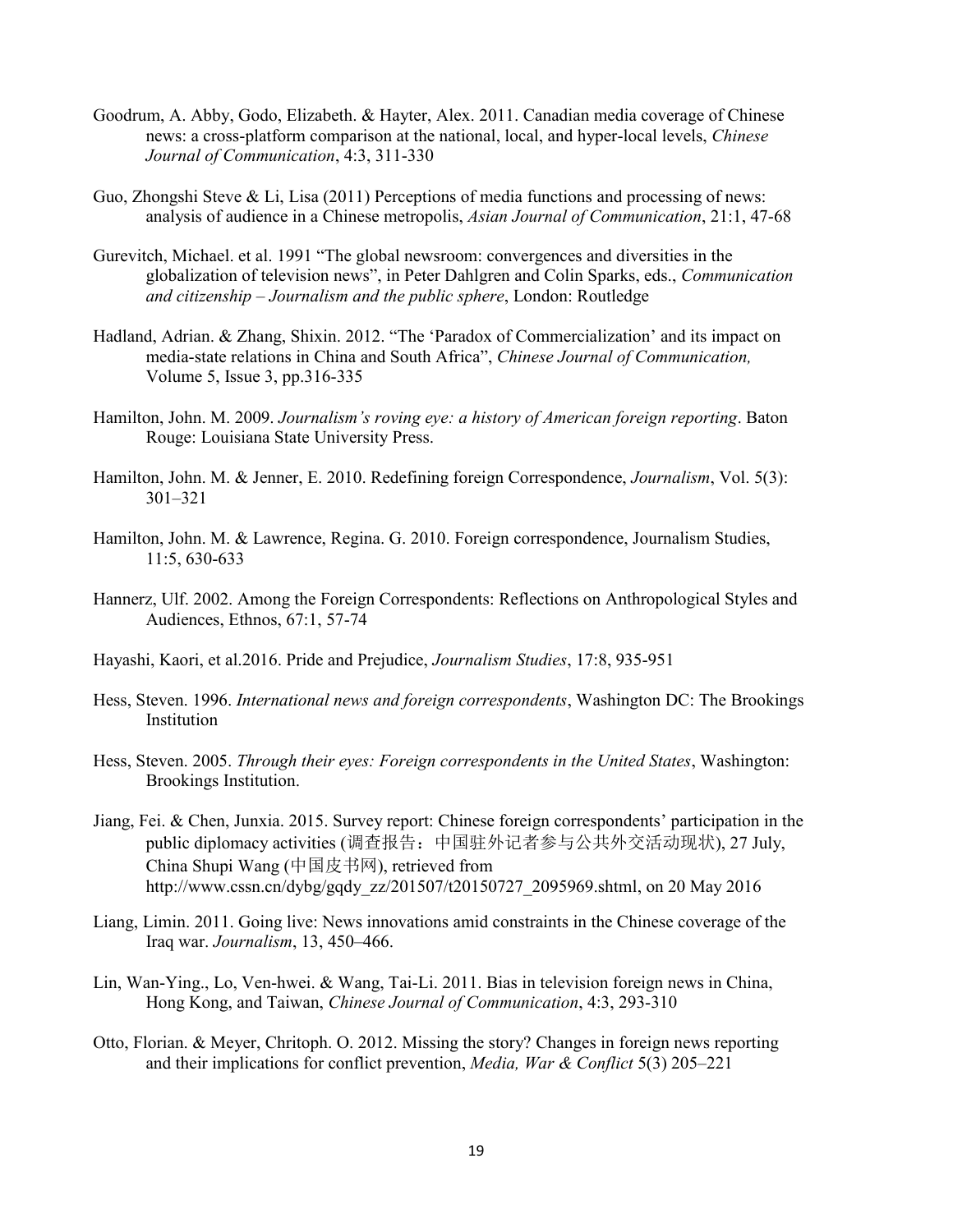- Palmer, Jerry. & Fontan, Victoria. 2007. "Our ears and our eyes" Journalists and fixers in Iraq, *Journalism*, Vol. 8(1): 5-24
- Pan, Zhongdang. 2000. Spatial configuration in institutional change: A case of China's journalism reforms, *Journalism*, Vol. 1(3): 253–281
- Sambrook, Richard. (2010) *Are Foreign Correspondents Redundant? The changing face of international news*, Oxford: Reuters Institute for the Study of Journalism, http://reutersinstitute.politics.ox.ac.uk/sites/default/files/Are%20Foreign%20Correspondents %20Redundant%20The%20changing%20face%20of%20international%20news\_0.pdf. Retrieved 25 May 2016
- Shambaugh, David. 2013. *China Goes Global: The Partial Power*, Oxford: Oxford University Press.
- Shaw, Martin. 1996. *Civil Society and Media in Global Crises*, London: Pinter.
- Shoemaker, Pamela. J and Reese, Steven. D. 1996. M*ediating the message: theories of influence on mass media content*, second edition, New York: Longman
- Wang, Jianwei & Wang, Xiaojie.2014. Media and Chinese Foreign Policy, *Journal of Contemporary China*, 23:86, 216-235
- Wang, Qun. 2016. Participatory journalism in the Chinese context: Understanding journalism as process in China's participatory culture, *Journalism*.
- Willnat, Lars. & Martin, Jason. 2012. Foreign Correspondents An Endangered Species? In David H. Weaver and Lars Willnat (Eds.), *The Global Journalist in the 21st Century*, New York: Routledge, pp. 495-510
- Wu, Doreen D. & Ng. Patrick. 2011. Becoming global, remaining local: the discourses of international news reporting by CCTV-4 and Phoenix TV Hong Kong, *Critical Arts*, 25:1, 73-87
- Xin, Xin. 2012. *How the market is changing China's news: the case of Xinhua news agency*, Lanham: Lexington Books
- Zhang, Di. 2012. How China-based foreign reporters' aggressiveness changed: The honeymoon effect of the Chinese government's media relations strategies, *Asian Journal of Communication*, 22:5, 528-548
- Zhang, Di., Shoemaker, Pamela. & Wang, Xiuli. (2013) Reality and newsworthiness Press coverage of International Terrorism by China and the United States, *Asian Journal of Communication,* Volume 23, Issue 5, pp.449-471
- Zhang, Jian. 2015. China's new foreign policy under Xi Jinping: towards "Peaceful Rise 2.0"?, *Global Change, Peace & Security*, 27:1, 5-19
- Zhang, Shixin Ivy. 2013. "The new breed of Chinese war correspondents: Their motivations and roles, and the impact of digital technology", *Media, War and Conflict*, 6 (3) 311–325